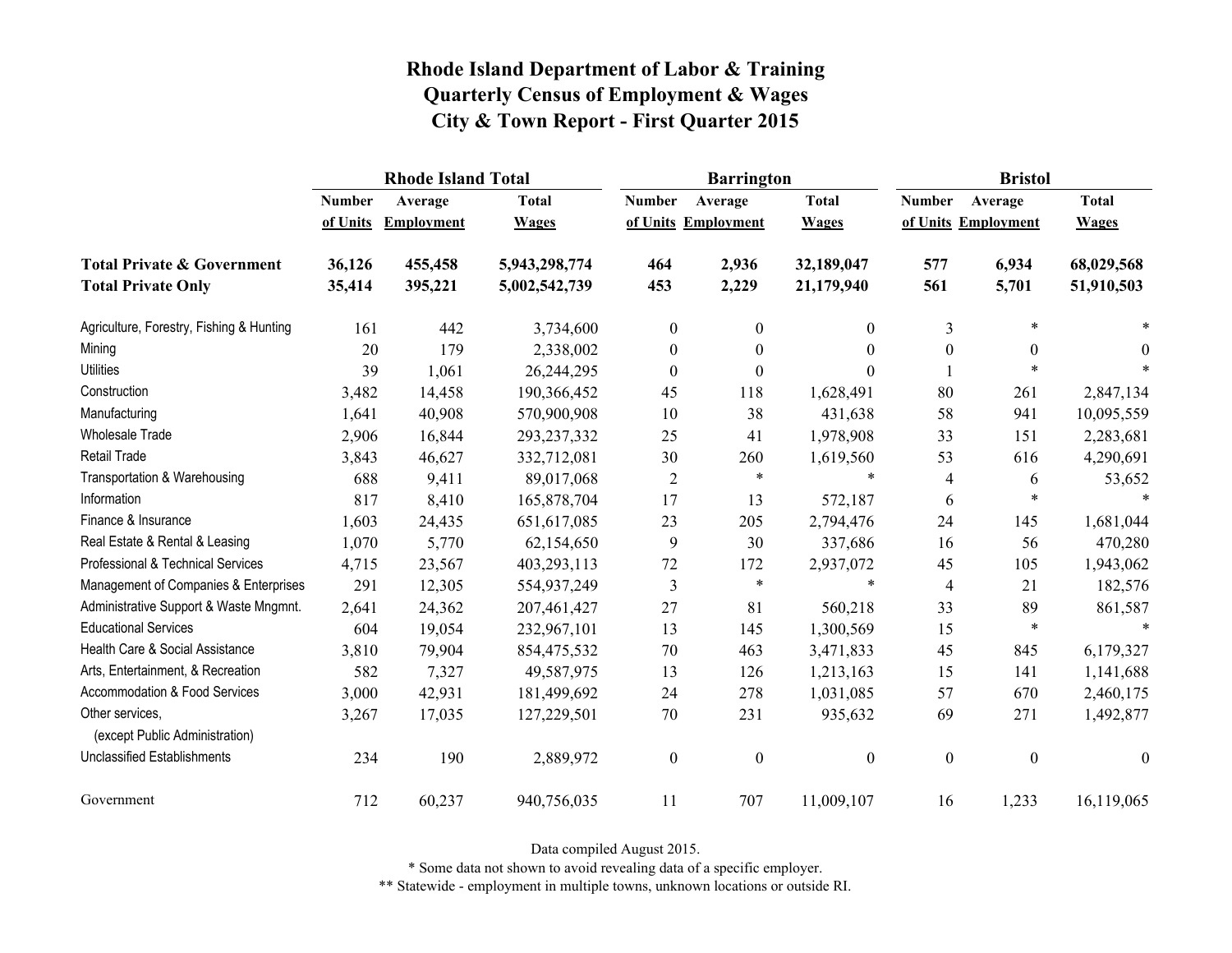|                                                   | <b>Burrillville</b> |                     |                  |                  | <b>Central Falls</b> |                  | <b>Charlestown</b> |                     |                |
|---------------------------------------------------|---------------------|---------------------|------------------|------------------|----------------------|------------------|--------------------|---------------------|----------------|
|                                                   | <b>Number</b>       | Average             | <b>Total</b>     | <b>Number</b>    | Average              | <b>Total</b>     | <b>Number</b>      | Average             | <b>Total</b>   |
|                                                   |                     | of Units Employment | <b>Wages</b>     |                  | of Units Employment  | <b>Wages</b>     |                    | of Units Employment | <b>Wages</b>   |
| <b>Total Private &amp; Government</b>             | 273                 | 2,901               | 26,059,097       | 250              | 2,896                | 25,290,835       | 233                | 1,368               | 13,801,447     |
| <b>Total Private Only</b>                         | 257                 | 2,289               | 20,302,032       | 241              | 2,315                | 17,993,048       | 218                | 1,183               | 11,557,366     |
| Agriculture, Forestry, Fishing & Hunting          | 3                   | $\ast$              | *                | $\mathbf{0}$     | $\theta$             | $\mathbf{0}$     | $\overline{2}$     | $\ast$              |                |
| Mining                                            | $\theta$            | $\theta$            | $\theta$         | 0                | $\theta$             | $\theta$         | 3                  | $\ast$              |                |
| <b>Utilities</b>                                  | $\overline{2}$      | $\ast$              | $\ast$           | $\theta$         | $\Omega$             | $\theta$         | $\boldsymbol{0}$   | $\boldsymbol{0}$    | $\overline{0}$ |
| Construction                                      | 56                  | 201                 | 2,604,019        | 25               | 92                   | 810,252          | 52                 | 152                 | 1,481,010      |
| Manufacturing                                     | 11                  | 533                 | 5,849,242        | 28               | 549                  | 5,154,012        | 3                  | $\ast$              |                |
| <b>Wholesale Trade</b>                            | 19                  | 55                  | 831,821          | 3                | 34                   | 364,421          | 6                  | 20                  | 439,970        |
| <b>Retail Trade</b>                               | 19                  | 141                 | 740,898          | 45               | 221                  | 1,551,068        | 19                 | 127                 | 911,277        |
| Transportation & Warehousing                      | 3                   | 6                   | 181,321          | 4                | 19                   | 78,190           | 3                  | $\ast$              |                |
| Information                                       | 5                   | 30                  | 264,115          | $\overline{2}$   | $\ast$               | $\ast$           | 5                  | $20\,$              | 89,712         |
| Finance & Insurance                               |                     | $\ast$              | $\ast$           | 8                | 63                   | 564,156          | 9                  | 54                  | 914,522        |
| Real Estate & Rental & Leasing                    | 4                   | 5                   | 35,600           |                  | 33                   | 252,635          | 7                  | 24                  | 225,224        |
| Professional & Technical Services                 | 22                  | 39                  | 599,187          | 9                | 16                   | 107,662          | 21                 | 42                  | 876,431        |
| Management of Companies & Enterprises             | $\theta$            | $\boldsymbol{0}$    | $\theta$         | $\Omega$         | $\theta$             | $\theta$         | $\boldsymbol{0}$   | $\mathbf{0}$        | $\Omega$       |
| Administrative Support & Waste Mngmnt.            | 19                  | 56                  | 436,417          | 16               | 294                  | 2,643,383        | 20                 | 30                  | 300,406        |
| <b>Educational Services</b>                       | 3                   | $\ast$              | $\ast$           | $\overline{2}$   | *                    | *                | 3                  | $\ast$              |                |
| Health Care & Social Assistance                   | 24                  | 557                 | 4,542,125        | 37               | 505                  | 3,431,991        | 20                 | 140                 | 1,267,571      |
| Arts, Entertainment, & Recreation                 | 6                   | 15                  | 81,670           | $\boldsymbol{0}$ | $\boldsymbol{0}$     | $\boldsymbol{0}$ | $\overline{4}$     | 21                  | 203,797        |
| Accommodation & Food Services                     | 28                  | 457                 | 1,463,626        | 31               | 253                  | 895,041          | 20                 | 167                 | 641,223        |
| Other services,<br>(except Public Administration) | 30                  | 80                  | 529,309          | 24               | 84                   | 524,763          | 21                 | 32                  | 185,360        |
| <b>Unclassified Establishments</b>                | $\boldsymbol{0}$    | $\boldsymbol{0}$    | $\boldsymbol{0}$ | $\boldsymbol{0}$ | $\mathbf{0}$         | $\boldsymbol{0}$ | $\boldsymbol{0}$   | $\boldsymbol{0}$    | $\mathbf{0}$   |
| Government                                        | 16                  | 612                 | 5,757,065        | 9                | 581                  | 7,297,787        | 15                 | 185                 | 2,244,081      |

Data compiled August 2015.

\* Some data not shown to avoid revealing data of a specific employer.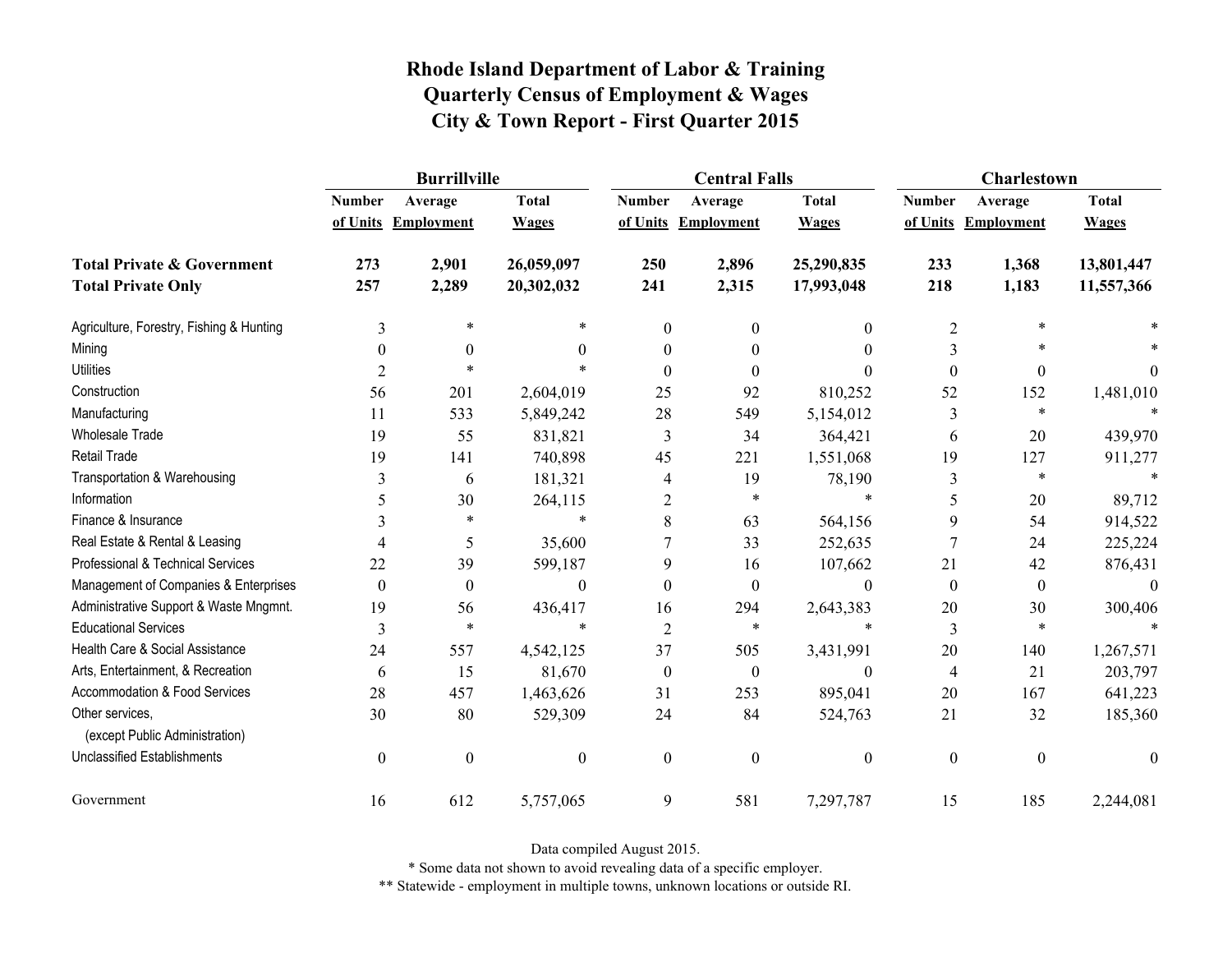|                                                   | Coventry         |                     |                  |                  | <b>Cranston</b>     |              | <b>Cumberland</b> |                     |              |
|---------------------------------------------------|------------------|---------------------|------------------|------------------|---------------------|--------------|-------------------|---------------------|--------------|
|                                                   | <b>Number</b>    | Average             | <b>Total</b>     | <b>Number</b>    | Average             | <b>Total</b> | <b>Number</b>     | Average             | <b>Total</b> |
|                                                   |                  | of Units Employment | <b>Wages</b>     |                  | of Units Employment | <b>Wages</b> |                   | of Units Employment | <b>Wages</b> |
| <b>Total Private &amp; Government</b>             | 688              | 7,341               | 66,947,912       | 2,427            | 35,486              | 419,644,353  | 860               | 10,639              | 140,681,690  |
| <b>Total Private Only</b>                         | 670              | 6,126               | 55,035,526       | 2,396            | 28,790              | 305,838,671  | 844               | 9,482               | 126,490,605  |
| Agriculture, Forestry, Fishing & Hunting          | $\overline{c}$   | $\ast$              | $\ast$           | 5                | $\ast$              | $\ast$       |                   | $\ast$              |              |
| Mining                                            |                  | $\ast$              | $\ast$           | $\overline{2}$   | $\ast$              | $\ast$       |                   | *                   |              |
| <b>Utilities</b>                                  | $\boldsymbol{0}$ | $\boldsymbol{0}$    | $\boldsymbol{0}$ | $\boldsymbol{0}$ | $\boldsymbol{0}$    | $\theta$     |                   | $\ast$              |              |
| Construction                                      | 121              | 299                 | 2,729,332        | 220              | 1,033               | 12,647,851   | 109               | 457                 | 7,496,910    |
| Manufacturing                                     | 41               | 527                 | 11,439,520       | 150              | 3,510               | 44,574,002   | 40                | 1,814               | 19,747,053   |
| Wholesale Trade                                   | 26               | 227                 | 5,339,818        | 148              | 1,754               | 27,165,419   | 58                | 717                 | 11,543,158   |
| <b>Retail Trade</b>                               | 94               | 1,620               | 11,214,341       | 305              | 4,882               | 37,367,085   | 81                | 913                 | 6,054,853    |
| Transportation & Warehousing                      | 6                | 155                 | 751,398          | 56               | 592                 | 6,199,906    | 20                | 539                 | 4,784,387    |
| Information                                       | 12               | 50                  | 731,585          | 36               | 1,937               | 45,718,084   | 17                | 135                 | 1,406,536    |
| Finance & Insurance                               | 21               | 104                 | 1,291,261        | 121              | 859                 | 14,112,450   | 38                | 160                 | 1,846,987    |
| Real Estate & Rental & Leasing                    | 15               | 37                  | 326,856          | 79               | 347                 | 4,909,079    | 36                | 104                 | 1,155,568    |
| Professional & Technical Services                 | 51               | 330                 | 4,085,511        | 275              | 2,090               | 32,752,357   | 101               | 236                 | 3,444,860    |
| Management of Companies & Enterprises             | 5                | 37                  | 456,845          | 13               | 440                 | 7,618,049    | 12                | $\ast$              | $\ast$       |
| Administrative Support & Waste Mngmnt.            | 54               | 183                 | 1,671,419        | 174              | 1,956               | 15,249,533   | 58                | 743                 | 11,382,722   |
| <b>Educational Services</b>                       | 10               | 105                 | 611,447          | 30               | 288                 | 1,736,992    | 18                | 283                 | 2,759,454    |
| Health Care & Social Assistance                   | 68               | 1,219               | 9,424,466        | 331              | 4,182               | 31,557,468   | 101               | 935                 | 7,774,323    |
| Arts, Entertainment, & Recreation                 | 5                | 21                  | 120,157          | 32               | 294                 | 1,184,827    | 9                 | 66                  | 286,354      |
| <b>Accommodation &amp; Food Services</b>          | 61               | 919                 | 3,207,403        | 183              | 3,049               | 11,665,900   | 54                | 636                 | 2,397,113    |
| Other services,<br>(except Public Administration) | 77               | 282                 | 1,605,822        | 235              | 1,549               | 10,976,095   | 87                | 542                 | 4,249,632    |
| <b>Unclassified Establishments</b>                | $\boldsymbol{0}$ | $\boldsymbol{0}$    | $\boldsymbol{0}$ | 1                | $\ast$              | $\ast$       | $\overline{2}$    | $\ast$              | *            |
| Government                                        | 18               | 1,215               | 11,912,386       | 31               | 6,696               | 113,805,682  | 16                | 1,157               | 14, 191, 085 |

Data compiled August 2015.

\* Some data not shown to avoid revealing data of a specific employer.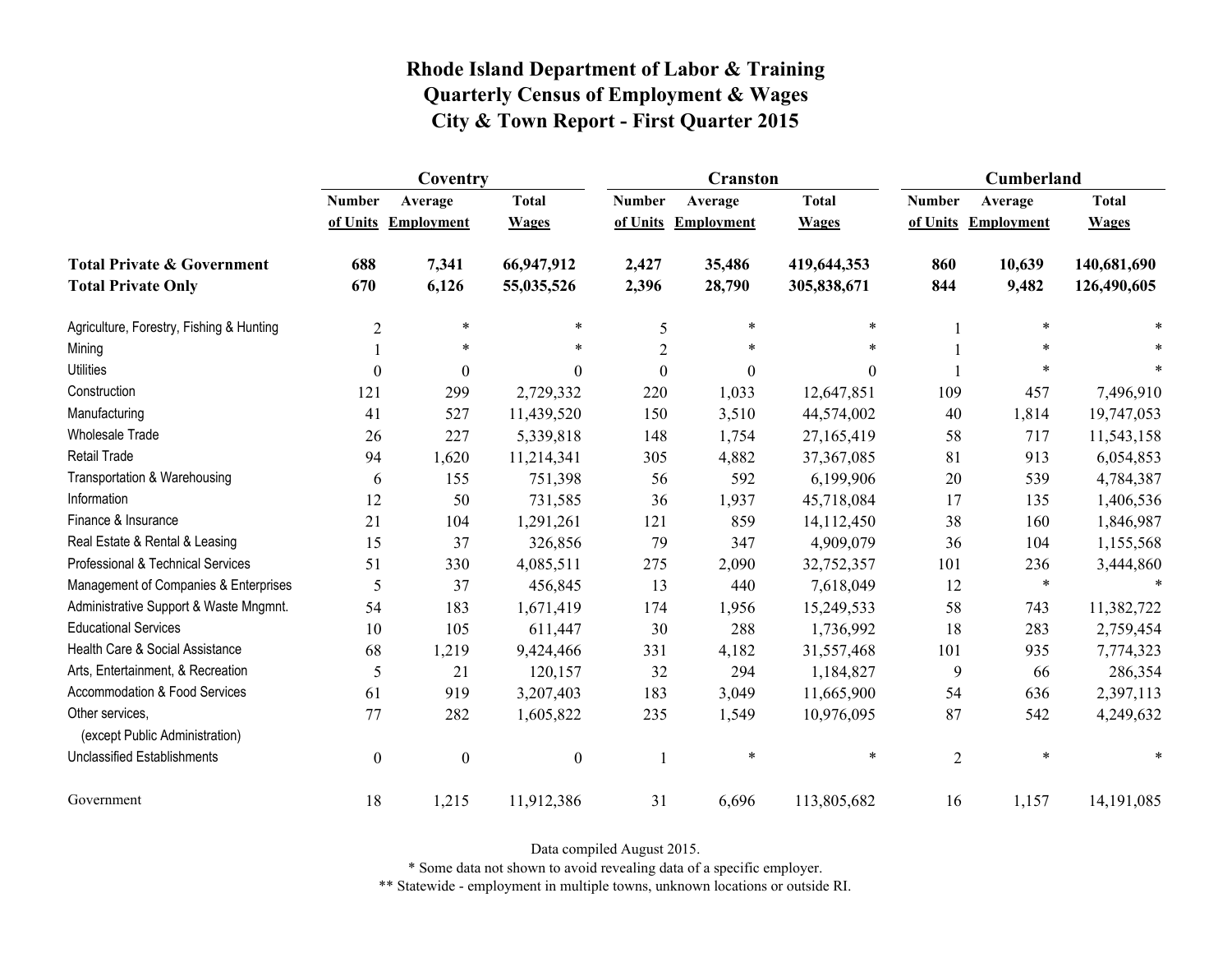|                                                   | <b>East Greenwich</b> |                     |                  |                  | <b>East Providence</b> |                  | <b>Exeter</b>    |                     |              |
|---------------------------------------------------|-----------------------|---------------------|------------------|------------------|------------------------|------------------|------------------|---------------------|--------------|
|                                                   | <b>Number</b>         | Average             | <b>Total</b>     | <b>Number</b>    | Average                | <b>Total</b>     | <b>Number</b>    | Average             | <b>Total</b> |
|                                                   |                       | of Units Employment | <b>Wages</b>     |                  | of Units Employment    | <b>Wages</b>     |                  | of Units Employment | <b>Wages</b> |
| <b>Total Private &amp; Government</b>             | 765                   | 7,800               | 88,204,041       | 1,460            | 20,258                 | 223,055,021      | 176              | 1,484               | 12,473,029   |
| <b>Total Private Only</b>                         | 751                   | 7,099               | 78,464,768       | 1,437            | 18,743                 | 202,005,313      | 171              | 1,392               | 11,486,150   |
| Agriculture, Forestry, Fishing & Hunting          | $\overline{2}$        | $\ast$              |                  | $\overline{0}$   | $\mathbf{0}$           | 0                | 6                | 56                  | 289,223      |
| Mining                                            | $\boldsymbol{0}$      | $\theta$            | $\Omega$         | $\theta$         | 0                      | $\Omega$         | $\boldsymbol{0}$ | $\theta$            | $\Omega$     |
| <b>Utilities</b>                                  |                       | $\ast$              |                  | $\theta$         | $\theta$               | 0                | $\boldsymbol{0}$ | $\theta$            | $\theta$     |
| Construction                                      | 38                    | 233                 | 6,336,703        | 164              | 754                    | 9,867,626        | 34               | 87                  | 852,872      |
| Manufacturing                                     | 26                    | 338                 | 4,755,267        | 92               | 2,339                  | 27,880,090       | 7                | 38                  | 429,926      |
| <b>Wholesale Trade</b>                            | 52                    | 177                 | 4,799,377        | 97               | 1,248                  | 17,687,193       | 9                | $\ast$              | $\ast$       |
| <b>Retail Trade</b>                               | 66                    | 813                 | 6,740,732        | 140              | 1,810                  | 13,171,898       | 12               | 61                  | 393,526      |
| Transportation & Warehousing                      | 5                     | 76                  | 392,703          | 34               | 265                    | 2,148,466        | $\mathfrak{Z}$   | $\ast$              |              |
| Information                                       | 19                    | 43                  | 1,289,196        | 19               | 377                    | 6,397,933        | 4                | 10                  | 70,885       |
| Finance & Insurance                               | 54                    | 250                 | 5,333,706        | 97               | 2,198                  | 38,316,452       | 4                | 8                   | 102,261      |
| Real Estate & Rental & Leasing                    | 33                    | 115                 | 1,323,100        | 44               | 246                    | 2,706,179        | 6                | 5                   | 31,798       |
| Professional & Technical Services                 | 126                   | 744                 | 13,892,355       | 203              | 1,152                  | 17,048,780       | 17               | $\ast$              |              |
| Management of Companies & Enterprises             | 7                     | $\ast$              | $\ast$           | 7                | 106                    | 2,257,439        |                  | $\ast$              |              |
| Administrative Support & Waste Mngmnt.            | 43                    | 198                 | 1,921,679        | 98               | 991                    | 7,389,110        | 24               | 94                  | 991,011      |
| <b>Educational Services</b>                       | 19                    | 755                 | 6,933,316        | 23               | 432                    | 3,723,566        | $\overline{2}$   | $\ast$              |              |
| Health Care & Social Assistance                   | 122                   | 1,627               | 13,859,994       | 150              | 4,162                  | 40,975,778       | 12               | 157                 | 1,270,088    |
| Arts, Entertainment, & Recreation                 | 11                    | 108                 | 525,272          | 29               | 562                    | 2,599,288        | $\overline{4}$   | $\ast$              | $\ast$       |
| <b>Accommodation &amp; Food Services</b>          | 59                    | 1,174               | 4,669,413        | 109              | 1,435                  | 5,233,458        | 16               | 170                 | 588,477      |
| Other services,<br>(except Public Administration) | 68                    | 304                 | 1,804,408        | 131              | 664                    | 4,602,057        | $10\,$           | 29                  | 220,019      |
| <b>Unclassified Establishments</b>                | $\boldsymbol{0}$      | $\boldsymbol{0}$    | $\boldsymbol{0}$ | $\boldsymbol{0}$ | $\boldsymbol{0}$       | $\boldsymbol{0}$ | $\boldsymbol{0}$ | $\boldsymbol{0}$    | $\theta$     |
| Government                                        | 14                    | 701                 | 9,739,273        | 23               | 1,515                  | 21,049,708       | 5                | 92                  | 986,879      |

Data compiled August 2015.

\* Some data not shown to avoid revealing data of a specific employer.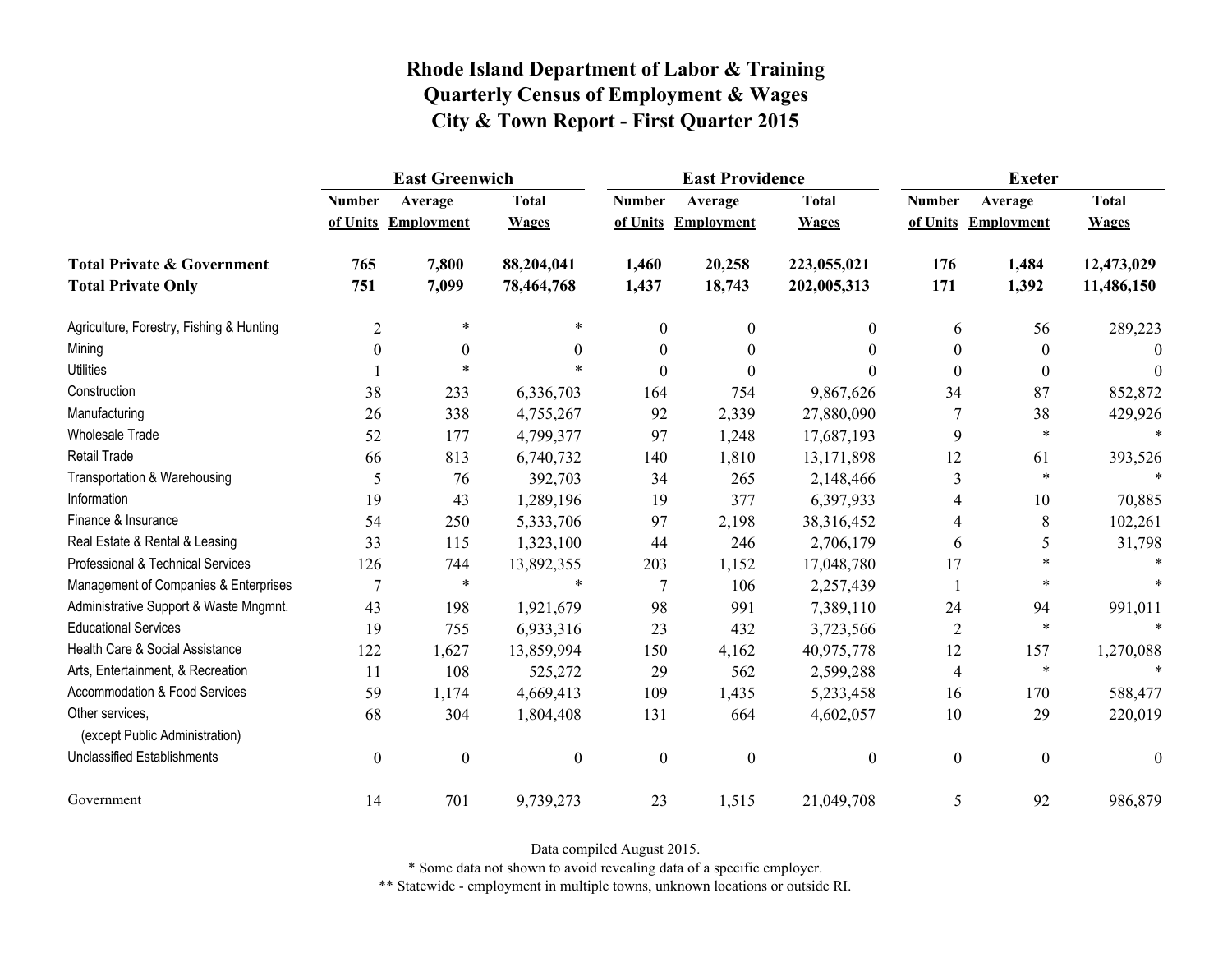|                                                   | Foster           |                     |                  |                  | Glocester           |                  | Hopkinton        |                     |                  |
|---------------------------------------------------|------------------|---------------------|------------------|------------------|---------------------|------------------|------------------|---------------------|------------------|
|                                                   | <b>Number</b>    | Average             | <b>Total</b>     | <b>Number</b>    | Average             | <b>Total</b>     | <b>Number</b>    | Average             | <b>Total</b>     |
|                                                   |                  | of Units Employment | <b>Wages</b>     |                  | of Units Employment | <b>Wages</b>     |                  | of Units Employment | <b>Wages</b>     |
| <b>Total Private &amp; Government</b>             | 94               | 392                 | 2,771,661        | 196              | 1,496               | 13,279,759       | 192              | 1,129               | 10,813,504       |
| <b>Total Private Only</b>                         | 88               | 287                 | 1,887,745        | 179              | 1,011               | 8,198,396        | 180              | 1,011               | 9,540,847        |
| Agriculture, Forestry, Fishing & Hunting          | 3                | 19                  | 159,079          | 3                | 8                   | 29,905           | 4                | 6                   | 15,433           |
| Mining                                            | $\theta$         | $\boldsymbol{0}$    | 0                | $\boldsymbol{0}$ | $\theta$            | $\boldsymbol{0}$ |                  |                     |                  |
| <b>Utilities</b>                                  | $\theta$         | $\boldsymbol{0}$    | $\Omega$         | $\Omega$         | $\theta$            | $\theta$         | $\mathbf{0}$     | $\boldsymbol{0}$    |                  |
| Construction                                      | 23               | 28                  | 213,471          | 53               | 131                 | 1,333,056        | 51               | 123                 | 1,186,272        |
| Manufacturing                                     | $\overline{2}$   | *                   | $\ast$           | $\overline{2}$   | $\ast$              | *                | 21               | 405                 | 4,885,065        |
| <b>Wholesale Trade</b>                            | 3                | *                   | $\ast$           | 4                | 6                   | 35,652           | 6                | 20                  | 466,131          |
| <b>Retail Trade</b>                               | 6                | 28                  | 96,686           | 18               | 174                 | 1,010,822        | 18               | 102                 | 724,298          |
| Transportation & Warehousing                      | $\overline{c}$   | $\ast$              | $\ast$           | $\overline{7}$   | 80                  | 954,554          | $\boldsymbol{0}$ | $\boldsymbol{0}$    | $\boldsymbol{0}$ |
| Information                                       | 2                | *                   | $\ast$           | 3                | 19                  | 89,007           | 4                | 15                  | 33,014           |
| Finance & Insurance                               |                  | $\ast$              | *                | 6                | 27                  | 275,426          | $\overline{2}$   | $\ast$              |                  |
| Real Estate & Rental & Leasing                    | $\theta$         | $\boldsymbol{0}$    | $\Omega$         | 5                | 5                   | 38,211           | 3                | 5                   | 40,963           |
| Professional & Technical Services                 | 11               | 20                  | 205,298          | 11               | 74                  | 1,725,144        | 10               | 26                  | 407,335          |
| Management of Companies & Enterprises             | $\overline{2}$   | $\ast$              | $\ast$           | $\theta$         | $\boldsymbol{0}$    | $\boldsymbol{0}$ | 1                | $\ast$              | $\ast$           |
| Administrative Support & Waste Mngmnt.            | 13               | 19                  | 156,110          | 11               | 32                  | 235,401          | 12               | 15                  | 69,615           |
| <b>Educational Services</b>                       | $\theta$         | $\boldsymbol{0}$    | $\Omega$         | $\overline{2}$   | $\ast$              | $\ast$           | $\boldsymbol{0}$ | $\boldsymbol{0}$    |                  |
| Health Care & Social Assistance                   | 8                | 63                  | 437,858          | 16               | 224                 | 1,381,072        | 19               | 168                 | 1,103,279        |
| Arts, Entertainment, & Recreation                 | $\overline{2}$   | $\ast$              | $\ast$           | 4                | 6                   | 51,074           | 5                | 29                  | 93,716           |
| Accommodation & Food Services                     |                  | 31                  | 88,200           | 16               | 164                 | 481,950          | 9                | 58                  | 242,000          |
| Other services,<br>(except Public Administration) | 3                | 11                  | 33,392           | 18               | 37                  | 358,825          | 14               | 32                  | 154,391          |
| <b>Unclassified Establishments</b>                | $\boldsymbol{0}$ | $\boldsymbol{0}$    | $\boldsymbol{0}$ | $\mathbf{0}$     | $\boldsymbol{0}$    | $\boldsymbol{0}$ | $\boldsymbol{0}$ | $\boldsymbol{0}$    | $\theta$         |
| Government                                        | 6                | 105                 | 883,916          | 17               | 485                 | 5,081,363        | 12               | 118                 | 1,272,657        |

Data compiled August 2015.

\* Some data not shown to avoid revealing data of a specific employer.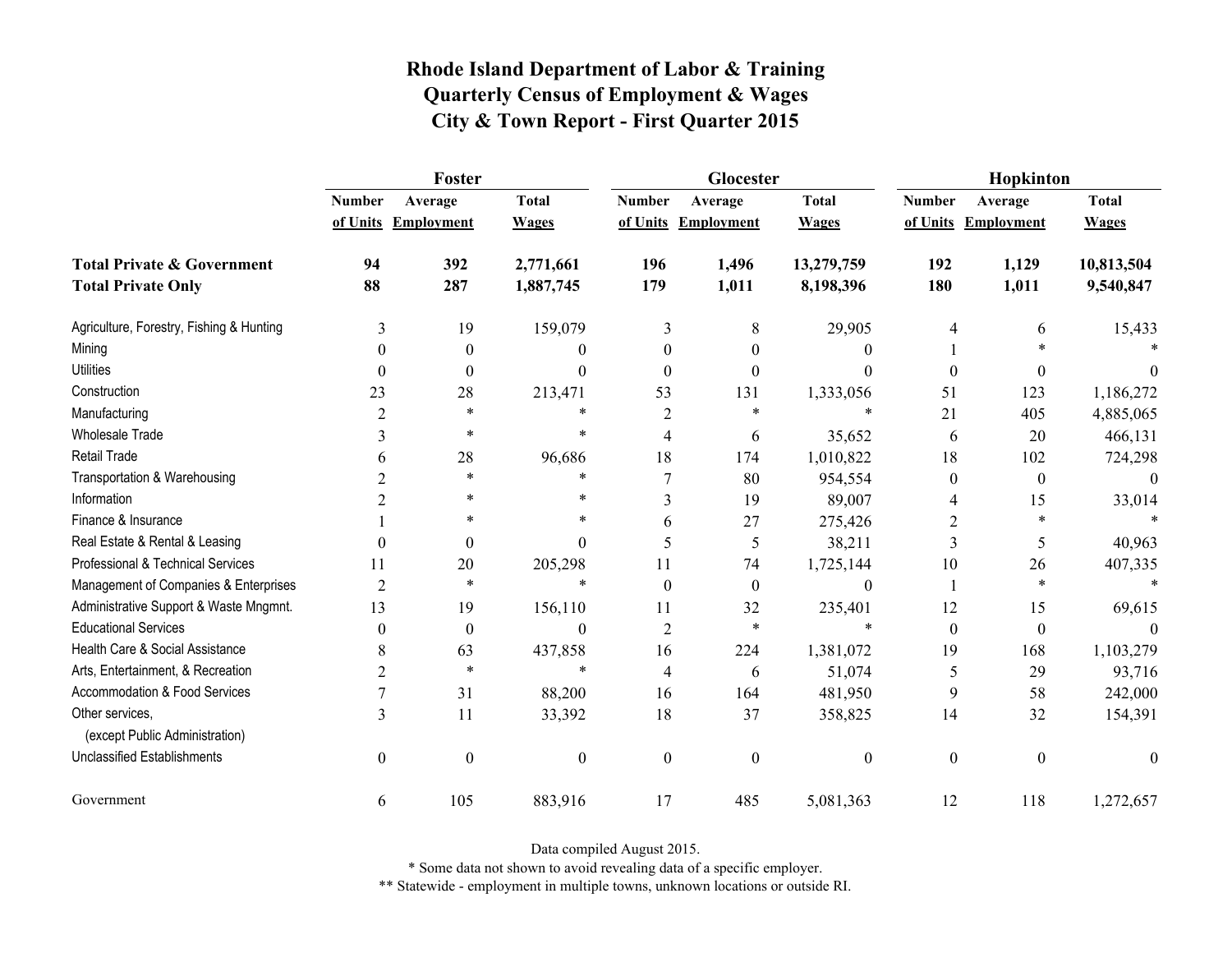|                                                   | <b>Jamestown</b> |                     |                  |                | Johnston          |              | Lincoln          |                   |                  |
|---------------------------------------------------|------------------|---------------------|------------------|----------------|-------------------|--------------|------------------|-------------------|------------------|
|                                                   | <b>Number</b>    | Average             | <b>Total</b>     | <b>Number</b>  | Average           | <b>Total</b> | <b>Number</b>    | Average           | <b>Total</b>     |
|                                                   |                  | of Units Employment | <b>Wages</b>     | of Units       | <b>Employment</b> | <b>Wages</b> | of Units         | <b>Employment</b> | <b>Wages</b>     |
| <b>Total Private &amp; Government</b>             | 207              | 1,064               | 10,252,989       | 1,063          | 12,248            | 177,194,964  | 756              | 13,998            | 192,590,393      |
| <b>Total Private Only</b>                         | 192              | 759                 | 7,256,841        | 1,050          | 11,264            | 161,760,399  | 734              | 12,816            | 176,339,449      |
| Agriculture, Forestry, Fishing & Hunting          | $\overline{c}$   | $\ast$              | *                | $8\,$          | 23                | 90,716       | $\overline{2}$   | $\ast$            |                  |
| Mining                                            | $\theta$         | $\theta$            | $\boldsymbol{0}$ | $\overline{2}$ | $\ast$            | $\ast$       | $\boldsymbol{0}$ | $\theta$          | $\Omega$         |
| <b>Utilities</b>                                  | $\theta$         | $\Omega$            | $\theta$         | $\overline{2}$ | *                 | $\ast$       | 3                | 65                | 1,678,727        |
| Construction                                      | 23               | 47                  | 467,135          | 154            | 559               | 7,167,525    | 89               | 658               | 7,687,365        |
| Manufacturing                                     | $\overline{4}$   | 6                   | 66,727           | 79             | 972               | 8,163,788    | 41               | 1,770             | 21,932,359       |
| Wholesale Trade                                   | 11               | 31                  | 729,979          | 47             | 280               | 3,910,449    | 57               | 642               | 7,996,163        |
| <b>Retail Trade</b>                               | 13               | 96                  | 515,885          | 144            | 1,556             | 11,091,492   | 58               | 946               | 12,473,215       |
| Transportation & Warehousing                      | 4                | $\mathfrak{Z}$      | 48,033           | 38             | 443               | 3,989,897    | 18               | 425               | 4,088,376        |
| Information                                       |                  | 35                  | 281,768          | 9              | 375               | 11,824,160   | 16               | 349               | 4,715,658        |
| Finance & Insurance                               | 4                | 8                   | 113,183          | 27             | 1,429             | 71,211,725   | 34               | 2,382             | 53,556,485       |
| Real Estate & Rental & Leasing                    |                  | $\ast$              | $\ast$           | 34             | 300               | 3,367,024    | 18               | 34                | 347,547          |
| Professional & Technical Services                 | 43               | 82                  | 1,412,226        | 69             | 187               | 2,063,086    | 109              | 676               | 13,776,088       |
| Management of Companies & Enterprises             | $\overline{2}$   | $\ast$              | $\ast$           | $\overline{4}$ | 70                | 850,213      | 13               | 470               | 10,948,421       |
| Administrative Support & Waste Mngmnt.            | 17               | 53                  | 510,193          | 104            | 1,524             | 11,960,854   | 54               | 271               | 2,317,802        |
| <b>Educational Services</b>                       | $\overline{2}$   | $\ast$              | $\ast$           | 9              | 50                | 224,553      | 10               | 139               | 3,442,557        |
| Health Care & Social Assistance                   | 12               | 135                 | 1,478,365        | 131            | 1,822             | 16,559,058   | 81               | 1,041             | 9,070,569        |
| Arts, Entertainment, & Recreation                 | 9                | 62                  | 403,651          | 9              | 53                | 295,890      | 11               | $\ast$            | $\ast$           |
| Accommodation & Food Services                     | 13               | 108                 | 445,135          | 82             | 1,058             | 3,761,016    | 55               | 852               | 3,419,970        |
| Other services,<br>(except Public Administration) | 19               | 54                  | 492,128          | 97             | 499               | 3,518,514    | 65               | 302               | 2,142,507        |
| <b>Unclassified Establishments</b>                | $\boldsymbol{0}$ | $\boldsymbol{0}$    | $\boldsymbol{0}$ |                | $\ast$            | $\ast$       | $\boldsymbol{0}$ | $\boldsymbol{0}$  | $\boldsymbol{0}$ |
| Government                                        | 15               | 305                 | 2,996,148        | 13             | 984               | 15,434,565   | 22               | 1,182             | 16,250,944       |

Data compiled August 2015.

\* Some data not shown to avoid revealing data of a specific employer.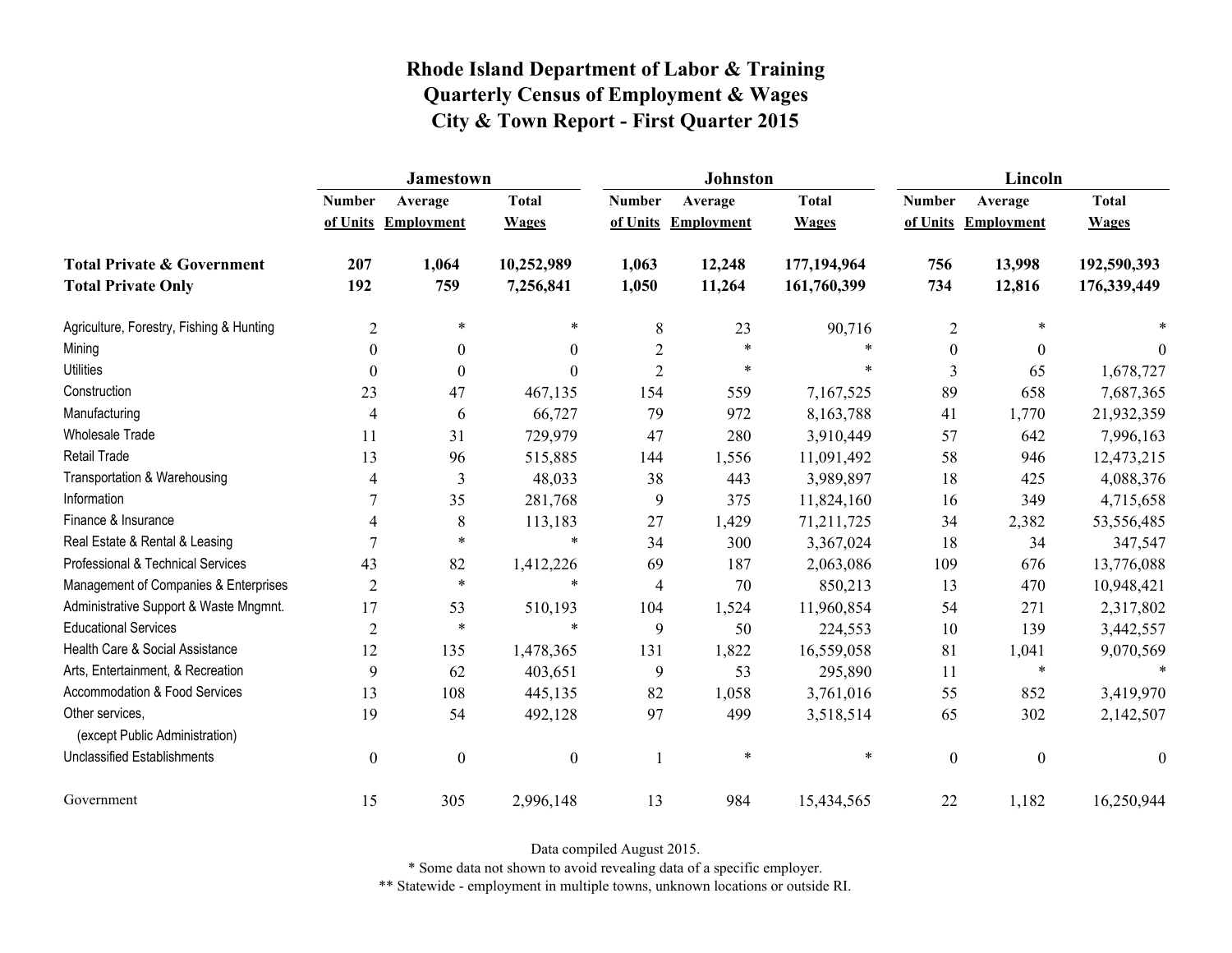|                                                   | <b>Little Compton</b> |                   |                  |                  | <b>Middletown</b>   |                  | Narragansett     |                     |              |
|---------------------------------------------------|-----------------------|-------------------|------------------|------------------|---------------------|------------------|------------------|---------------------|--------------|
|                                                   | <b>Number</b>         | Average           | <b>Total</b>     | <b>Number</b>    | Average             | <b>Total</b>     | <b>Number</b>    | Average             | <b>Total</b> |
|                                                   | of Units              | <b>Employment</b> | <b>Wages</b>     |                  | of Units Employment | <b>Wages</b>     |                  | of Units Employment | <b>Wages</b> |
| <b>Total Private &amp; Government</b>             | 139                   | 523               | 5,079,083        | 735              | 10,148              | 114,857,618      | 466              | 3,899               | 35,340,973   |
| <b>Total Private Only</b>                         | 133                   | 407               | 3,710,977        | 722              | 9,533               | 106,430,298      | 447              | 2,916               | 21,834,535   |
| Agriculture, Forestry, Fishing & Hunting          | 9                     | 17                | 89,251           | 5                | 21                  | 234,891          | 7                | 18                  | 224,472      |
| Mining                                            | $\boldsymbol{0}$      | $\boldsymbol{0}$  | $\theta$         |                  | $\ast$              |                  | $\boldsymbol{0}$ | $\theta$            | $\Omega$     |
| <b>Utilities</b>                                  | $\theta$              | $\theta$          | $\Omega$         |                  | $\ast$              |                  |                  |                     |              |
| Construction                                      | 27                    | 107               | 1,119,770        | 72               | 370                 | 4,344,776        | 44               | 106                 | 1,119,998    |
| Manufacturing                                     | $\overline{2}$        | $\ast$            | $\ast$           | 16               | 410                 | 8,680,061        | 13               | 83                  | 1,121,160    |
| <b>Wholesale Trade</b>                            | 4                     | 6                 | 118,390          | 28               | 147                 | 1,933,912        | 24               | 94                  | 975,120      |
| <b>Retail Trade</b>                               |                       | 35                | 158,144          | 93               | 1,427               | 10,476,235       | 46               | 587                 | 3,463,501    |
| Transportation & Warehousing                      |                       | $\ast$            | $\ast$           | 11               | 154                 | 2,124,227        | 7                | 60                  | 506,814      |
| Information                                       | 0                     | $\boldsymbol{0}$  | $\theta$         | 13               | 243                 | 4,793,122        | 7                | 8                   | 434,672      |
| Finance & Insurance                               | 3                     | 34                | 727,930          | 32               | 560                 | 10,070,113       | 18               | 61                  | 1,196,755    |
| Real Estate & Rental & Leasing                    | 5                     | $\overline{c}$    | 13,450           | 34               | 99                  | 997,635          | 26               | 114                 | 1,194,645    |
| Professional & Technical Services                 | 14                    | 27                | 265,886          | 104              | 2,093               | 34,118,200       | 53               | 103                 | 1,768,139    |
| Management of Companies & Enterprises             |                       | $\ast$            | $\ast$           | $\overline{7}$   | 317                 | 5,904,559        | $\overline{2}$   | $\ast$              |              |
| Administrative Support & Waste Mngmnt.            | 22                    | 17                | 142,697          | 42               | 131                 | 996,397          | 27               | 64                  | 661,316      |
| <b>Educational Services</b>                       |                       | $\ast$            | $\ast$           | 11               | $\ast$              | $\ast$           | 6                | 4                   | 73,800       |
| Health Care & Social Assistance                   | 7                     | 7                 | 53,321           | 80               | 1,371               | 10,248,623       | 38               | 494                 | 4,090,713    |
| Arts, Entertainment, & Recreation                 | 6                     | 18                | 182,002          | 15               | 105                 | 551,931          | 13               | 62                  | 523,321      |
| <b>Accommodation &amp; Food Services</b>          | 9                     | 51                | 122,243          | 85               | 1,365               | 5,659,940        | 76               | 893                 | 3,384,543    |
| Other services,<br>(except Public Administration) | 15                    | 59                | 393,764          | 72               | 458                 | 2,186,031        | 39               | 162                 | 1,052,792    |
| <b>Unclassified Establishments</b>                | $\boldsymbol{0}$      | $\boldsymbol{0}$  | $\boldsymbol{0}$ | $\boldsymbol{0}$ | $\boldsymbol{0}$    | $\boldsymbol{0}$ | $\boldsymbol{0}$ | $\boldsymbol{0}$    | $\theta$     |
| Government                                        | 6                     | 116               | 1,368,106        | 13               | 615                 | 8,427,320        | 19               | 983                 | 13,506,438   |

Data compiled August 2015.

\* Some data not shown to avoid revealing data of a specific employer.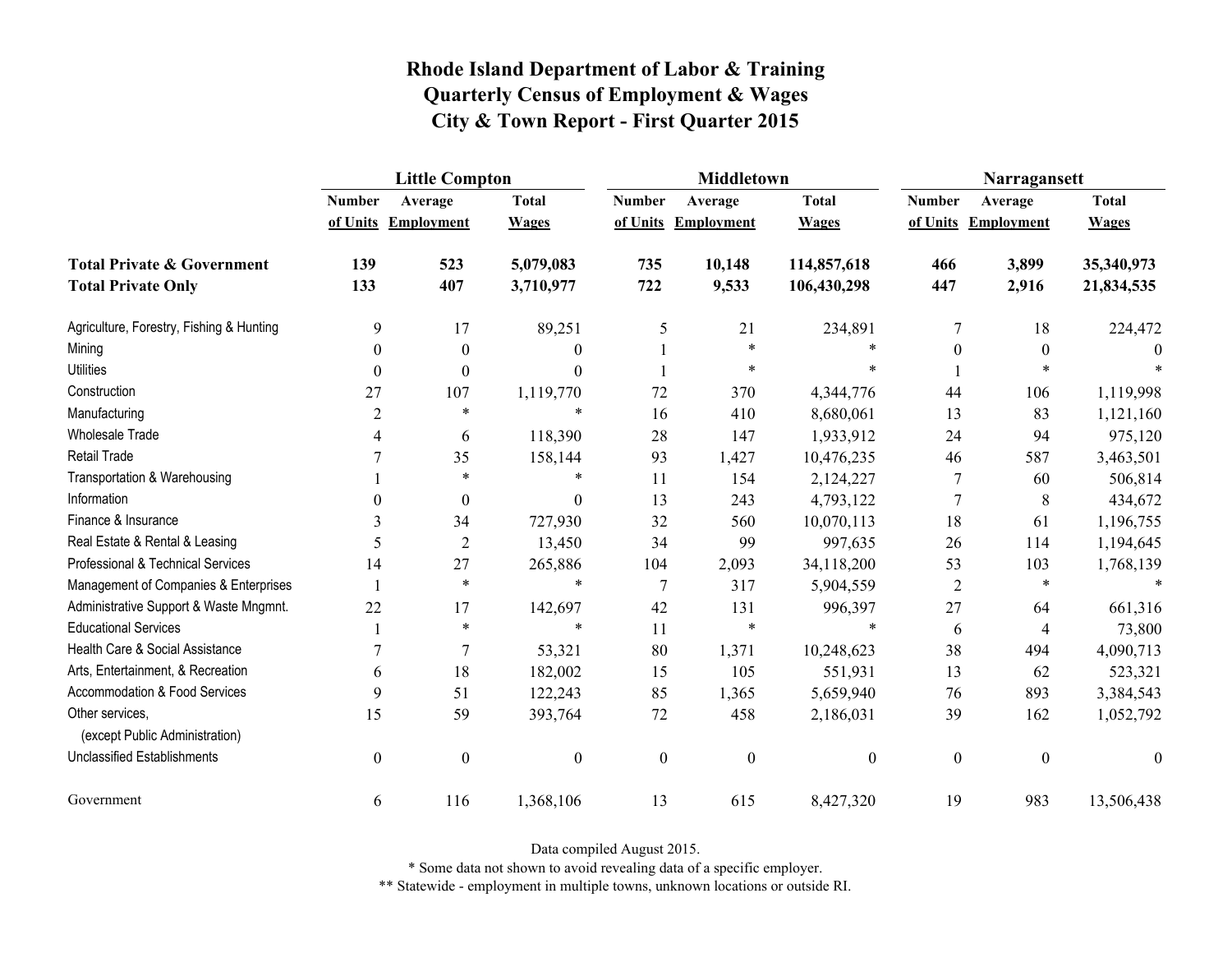|                                                   | <b>Newport</b> |                     |              |                  | <b>New Shoreham</b> |                  | <b>North Kingstown</b> |                     |               |
|---------------------------------------------------|----------------|---------------------|--------------|------------------|---------------------|------------------|------------------------|---------------------|---------------|
|                                                   | <b>Number</b>  | Average             | <b>Total</b> | <b>Number</b>    | Average             | <b>Total</b>     | <b>Number</b>          | Average             | <b>Total</b>  |
|                                                   |                | of Units Employment | <b>Wages</b> |                  | of Units Employment | <b>Wages</b>     |                        | of Units Employment | <b>Wages</b>  |
| <b>Total Private &amp; Government</b>             | 1,278          | 15,676              | 200,368,861  | 224              | 445                 | 4,672,102        | 977                    | 15,871              | 188,716,413   |
| <b>Total Private Only</b>                         | 1,243          | 10,509              | 91,607,216   | 210              | 332                 | 3,473,540        | 957                    | 14,494              | 169, 172, 275 |
| Agriculture, Forestry, Fishing & Hunting          | 4              | $20\,$              | 194,493      | 4                | 3                   | 5,375            | 11                     | 37                  | 1,102,425     |
| Mining                                            |                | $\ast$              | $\ast$       | $\boldsymbol{0}$ | $\boldsymbol{0}$    | $\boldsymbol{0}$ | $\boldsymbol{0}$       | $\boldsymbol{0}$    |               |
| <b>Utilities</b>                                  | $\theta$       | $\theta$            | $\theta$     | $\overline{2}$   | $\ast$              | $\ast$           |                        | $\ast$              |               |
| Construction                                      | 80             | 350                 | 3,789,718    | 31               | 49                  | 581,380          | 94                     | 296                 | 3,304,014     |
| Manufacturing                                     | 29             | 156                 | 1,560,569    | 6                | 6                   | 48,936           | 69                     | 6,093               | 93,244,825    |
| <b>Wholesale Trade</b>                            | 36             | 100                 | 1,768,041    | $\overline{2}$   | $\ast$              | $\ast$           | 78                     | 570                 | 8,516,177     |
| Retail Trade                                      | 209            | 1,365               | 7,850,865    | 34               | 47                  | 418,946          | 95                     | 1,800               | 12,339,954    |
| Transportation & Warehousing                      | 37             | 156                 | 1,131,552    | 4                | 6                   | 35,871           | 43                     | 416                 | 4,035,862     |
| Information                                       | 24             | 221                 | 2,053,545    | $\overline{2}$   | $\ast$              | $\ast$           | 16                     | 166                 | 3,598,332     |
| Finance & Insurance                               | 42             | 160                 | 3,479,314    |                  | $\ast$              | *                | 37                     | 318                 | 4,912,064     |
| Real Estate & Rental & Leasing                    | 59             | 314                 | 3,349,076    | 13               | 32                  | 184,984          | 24                     | 68                  | 791,621       |
| Professional & Technical Services                 | 156            | 507                 | 8,653,240    | 6                | $\overline{4}$      | 35,711           | 136                    | 404                 | 5,848,030     |
| Management of Companies & Enterprises             | 8              | 173                 | 1,714,684    | $\mathbf{1}$     | $\ast$              | $\ast$           | 14                     | 625                 | 7,733,223     |
| Administrative Support & Waste Mngmnt.            | 92             | 300                 | 3,197,302    | 14               | 13                  | 95,824           | 66                     | 344                 | 3,005,473     |
| <b>Educational Services</b>                       | 20             | 701                 | 8,767,088    |                  | $\ast$              | $\ast$           | 13                     | 99                  | 697,062       |
| Health Care & Social Assistance                   | 81             | 1,624               | 16,134,453   | 3                | $\ast$              | $\ast$           | 87                     | 1,700               | 11,404,124    |
| Arts, Entertainment, & Recreation                 | 46             | 668                 | 5,271,605    | 11               | 9                   | 65,635           | 31                     | 203                 | 1,232,088     |
| <b>Accommodation &amp; Food Services</b>          | 179            | 3,025               | 16,497,408   | 60               | 101                 | 576,640          | 61                     | 899                 | 3,318,591     |
| Other services,<br>(except Public Administration) | 139            | 667                 | 6,183,963    | 15               | 18                  | 120,869          | 80                     | 381                 | 2,263,219     |
| <b>Unclassified Establishments</b>                |                | $\ast$              | $\ast$       | $\boldsymbol{0}$ | $\boldsymbol{0}$    | $\boldsymbol{0}$ |                        | $\ast$              | $\ast$        |
| Government                                        | 35             | 5,167               | 108,761,645  | 14               | 113                 | 1,198,562        | 20                     | 1,377               | 19,544,138    |

Data compiled August 2015.

\* Some data not shown to avoid revealing data of a specific employer.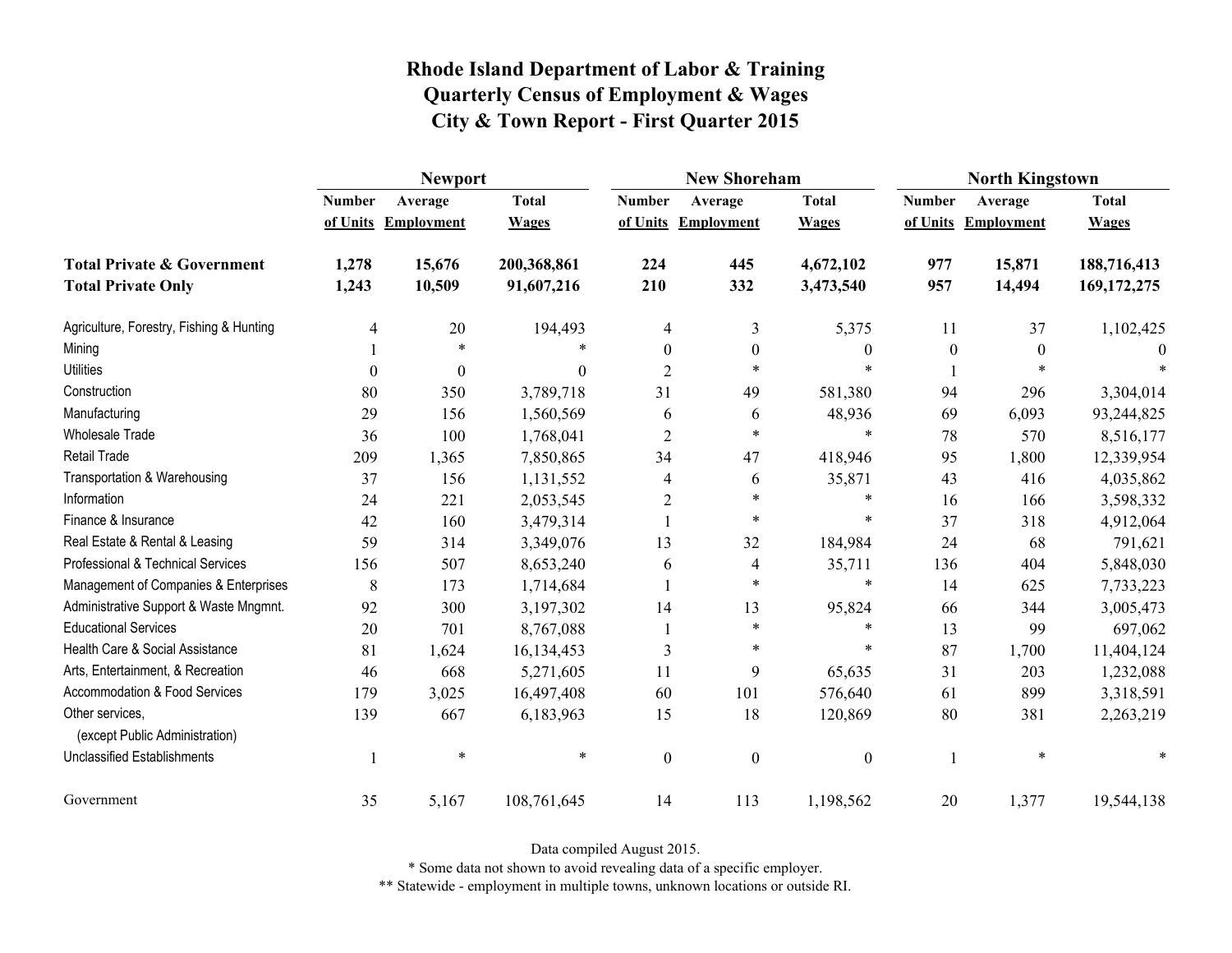|                                                   | <b>North Providence</b> |                     |                  |                  | <b>North Smithfield</b> |                  | Pawtucket      |                     |              |
|---------------------------------------------------|-------------------------|---------------------|------------------|------------------|-------------------------|------------------|----------------|---------------------|--------------|
|                                                   | <b>Number</b>           | Average             | <b>Total</b>     | <b>Number</b>    | Average                 | <b>Total</b>     | <b>Number</b>  | Average             | <b>Total</b> |
|                                                   |                         | of Units Employment | <b>Wages</b>     |                  | of Units Employment     | <b>Wages</b>     |                | of Units Employment | <b>Wages</b> |
| <b>Total Private &amp; Government</b>             | 677                     | 6,558               | 60,494,416       | 377              | 4,605                   | 38,977,421       | 1,528          | 22,736              | 273,666,493  |
| <b>Total Private Only</b>                         | 667                     | 5,653               | 47,071,031       | 368              | 4,221                   | 34,310,731       | 1,505          | 20,583              | 239,649,398  |
| Agriculture, Forestry, Fishing & Hunting          | $\boldsymbol{0}$        | 0                   | $\mathbf{0}$     | $\overline{2}$   | $\ast$                  | *                | $\theta$       | $\boldsymbol{0}$    | $\bf{0}$     |
| Mining                                            | $\boldsymbol{0}$        | $\theta$            | $\theta$         | $\overline{c}$   | $\ast$                  | $\ast$           | $\theta$       | $\theta$            | $\Omega$     |
| <b>Utilities</b>                                  | $\theta$                | $\Omega$            | 0                | $\boldsymbol{0}$ | $\boldsymbol{0}$        | $\theta$         | 3              | 85                  | 1,399,376    |
| Construction                                      | 72                      | 182                 | 2,009,799        | 64               | 128                     | 1,103,389        | 136            | 878                 | 11,731,643   |
| Manufacturing                                     | 30                      | 208                 | 1,813,938        | 20               | 556                     | 5,471,687        | 136            | 3,820               | 39,608,856   |
| <b>Wholesale Trade</b>                            | 21                      | 86                  | 1,335,491        | 20               | 159                     | 2,402,936        | 70             | 490                 | 5,487,415    |
| <b>Retail Trade</b>                               | 94                      | 913                 | 5,689,069        | 37               | 972                     | 6,443,248        | 177            | 1,445               | 10,098,256   |
| Transportation & Warehousing                      | 15                      | 131                 | 989,852          | 8                | 326                     | 3,443,320        | 40             | 554                 | 5,745,604    |
| Information                                       | 8                       | 22                  | 266,469          | 3                | $\ast$                  | *                | 21             | 79                  | 1,506,996    |
| Finance & Insurance                               | 29                      | 133                 | 1,890,265        | 12               | 56                      | 910,854          | 51             | 550                 | 8,286,102    |
| Real Estate & Rental & Leasing                    | 33                      | 122                 | 1,186,200        | 10               | 15                      | 90,305           | 45             | 179                 | 1,629,334    |
| Professional & Technical Services                 | 57                      | 213                 | 2,710,537        | 50               | 262                     | 3,492,048        | 134            | 800                 | 10,839,189   |
| Management of Companies & Enterprises             | 5                       | 26                  | 394,740          | $\boldsymbol{0}$ | $\boldsymbol{0}$        | $\boldsymbol{0}$ | 10             | $\ast$              | $\ast$       |
| Administrative Support & Waste Mngmnt.            | 48                      | 452                 | 2,371,565        | 27               | 136                     | 1,261,744        | 102            | 2,248               | 18,230,741   |
| <b>Educational Services</b>                       | $\overline{4}$          | 6                   | 27,909           | $\overline{2}$   | $\ast$                  | $\ast$           | 26             | 357                 | 2,735,672    |
| Health Care & Social Assistance                   | 112                     | 2,152               | 21,937,161       | 49               | 748                     | 5,311,237        | 229            | 4,814               | 43,395,600   |
| Arts, Entertainment, & Recreation                 | 8                       | 64                  | 167,029          | 6                | 70                      | 386,849          | 22             | 184                 | 1,407,703    |
| Accommodation & Food Services                     | 62                      | 704                 | 2,639,180        | 24               | 556                     | 1,837,155        | 139            | 1,613               | 6,047,698    |
| Other services,<br>(except Public Administration) | 69                      | 239                 | 1,641,827        | 30               | 164                     | 1,342,971        | 162            | 1,254               | 7,672,344    |
| <b>Unclassified Establishments</b>                | $\boldsymbol{0}$        | $\boldsymbol{0}$    | $\boldsymbol{0}$ | $\overline{2}$   | $\ast$                  | $\ast$           | $\overline{2}$ | $\ast$              |              |
| Government                                        | 10                      | 905                 | 13,423,385       | 9                | 384                     | 4,666,690        | 23             | 2,153               | 34,017,095   |

Data compiled August 2015.

\* Some data not shown to avoid revealing data of a specific employer.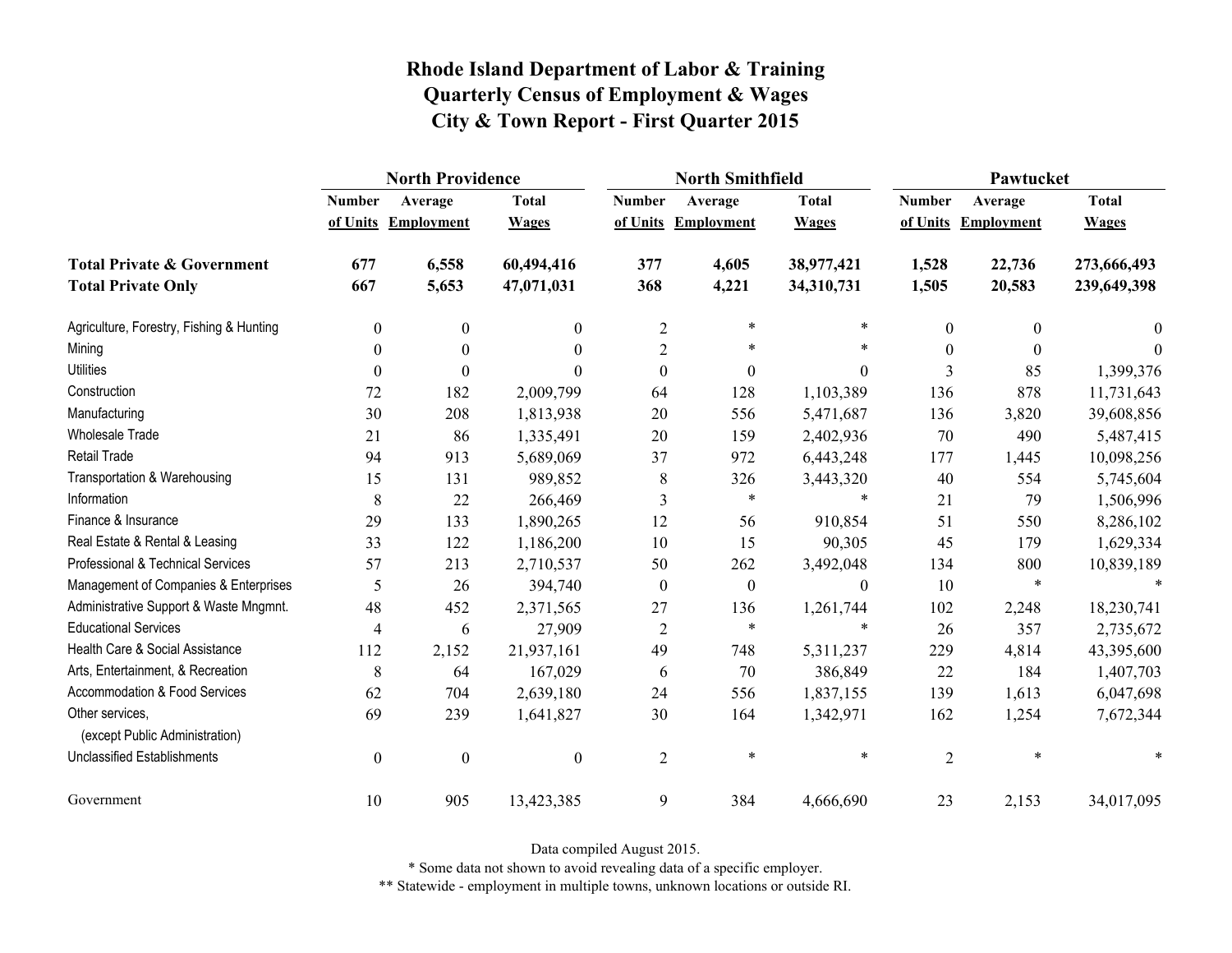|                                                   | Portsmouth    |                     |              |                  | Providence          |               | <b>Richmond</b>  |                     |                  |
|---------------------------------------------------|---------------|---------------------|--------------|------------------|---------------------|---------------|------------------|---------------------|------------------|
|                                                   | <b>Number</b> | Average             | <b>Total</b> | <b>Number</b>    | Average             | <b>Total</b>  | <b>Number</b>    | Average             | <b>Total</b>     |
|                                                   |               | of Units Employment | <b>Wages</b> |                  | of Units Employment | <b>Wages</b>  |                  | of Units Employment | <b>Wages</b>     |
| <b>Total Private &amp; Government</b>             | 522           | 5,467               | 74,544,589   | 5,532            | 110,947             | 1,603,719,187 | 155              | 1,974               | 18,240,436       |
| <b>Total Private Only</b>                         | 506           | 4,756               | 66,268,192   | 5,432            | 96,087              | 1,339,798,073 | 148              | 1,273               | 8,886,601        |
| Agriculture, Forestry, Fishing & Hunting          | 14            | 32                  | 209,510      |                  | $\ast$              | $\ast$        | 8                | 26                  | 304,178          |
| Mining                                            |               |                     |              | $\boldsymbol{0}$ | $\boldsymbol{0}$    | $\Omega$      |                  | $\ast$              |                  |
| <b>Utilities</b>                                  |               | $\ast$              | $\ast$       | 7                | 546                 | 13,431,976    | $\theta$         | $\mathbf{0}$        | $\Omega$         |
| Construction                                      | 63            | 279                 | 3,028,353    | 233              | 1,744               | 31,199,037    | 23               | 89                  | 939,584          |
| Manufacturing                                     | 20            | 1,490               | 33,937,501   | 236              | 4,185               | 43,611,794    | $\Delta$         | $\ast$              | $\ast$           |
| <b>Wholesale Trade</b>                            | 19            | 92                  | 1,758,444    | 201              | 2,796               | 43,347,160    | $\overline{4}$   | $\ast$              |                  |
| <b>Retail Trade</b>                               | 55            | 460                 | 4,977,212    | 642              | 6,884               | 42,093,169    | 20               | 297                 | 1,838,169        |
| Transportation & Warehousing                      | $8\,$         | 96                  | 612,638      | 74               | 674                 | 7,226,140     | 3                | 123                 | 530,580          |
| Information                                       | 15            | 68                  | 1,299,664    | 148              | 2,181               | 41,361,163    | $\overline{2}$   | $\ast$              | $\ast$           |
| Finance & Insurance                               | 19            | 112                 | 2,055,362    | 301              | 5,875               | 170,152,015   | 5                | 51                  | 546,934          |
| Real Estate & Rental & Leasing                    | 13            | 74                  | 741,652      | 187              | 1,564               | 17,628,551    | $\theta$         | $\mathbf{0}$        |                  |
| Professional & Technical Services                 | 73            | 148                 | 2,276,367    | 935              | 6,435               | 123,803,483   | 11               | 69                  | 890,182          |
| Management of Companies & Enterprises             | 4             | $\overline{c}$      | 69,447       | 48               | 2,944               | 128,008,506   | $\theta$         | $\mathbf{0}$        | $\theta$         |
| Administrative Support & Waste Mngmnt.            | 34            | 150                 | 1,164,341    | 295              | 8,086               | 61,422,868    | 14               | 43                  | 289,936          |
| <b>Educational Services</b>                       | 19            | 286                 | 2,667,652    | 130              | 11,074              | 150,827,653   |                  | $\ast$              | $\ast$           |
| Health Care & Social Assistance                   | 44            | 852                 | 7,640,495    | 743              | 26,830              | 382, 141, 786 | 13               | 77                  | 610,339          |
| Arts, Entertainment, & Recreation                 | 9             | 47                  | 538,446      | 61               | 1,026               | 5,828,668     | $\overline{7}$   | 78                  | 232,917          |
| Accommodation & Food Services                     | 41            | 389                 | 1,693,132    | 560              | 9,102               | 43,708,631    | 20               | 250                 | 967,314          |
| Other services,<br>(except Public Administration) | 54            | 176                 | 1,574,607    | 629              | 4,131               | 33,923,162    | 12               | 31                  | 139,275          |
| <b>Unclassified Establishments</b>                |               | $\ast$              | $\ast$       |                  | $\ast$              | $\ast$        | $\boldsymbol{0}$ | $\boldsymbol{0}$    | $\boldsymbol{0}$ |
| Government                                        | 16            | 711                 | 8,276,397    | 100              | 14,860              | 263,921,114   | $\overline{7}$   | 701                 | 9,353,835        |

Data compiled August 2015.

\* Some data not shown to avoid revealing data of a specific employer.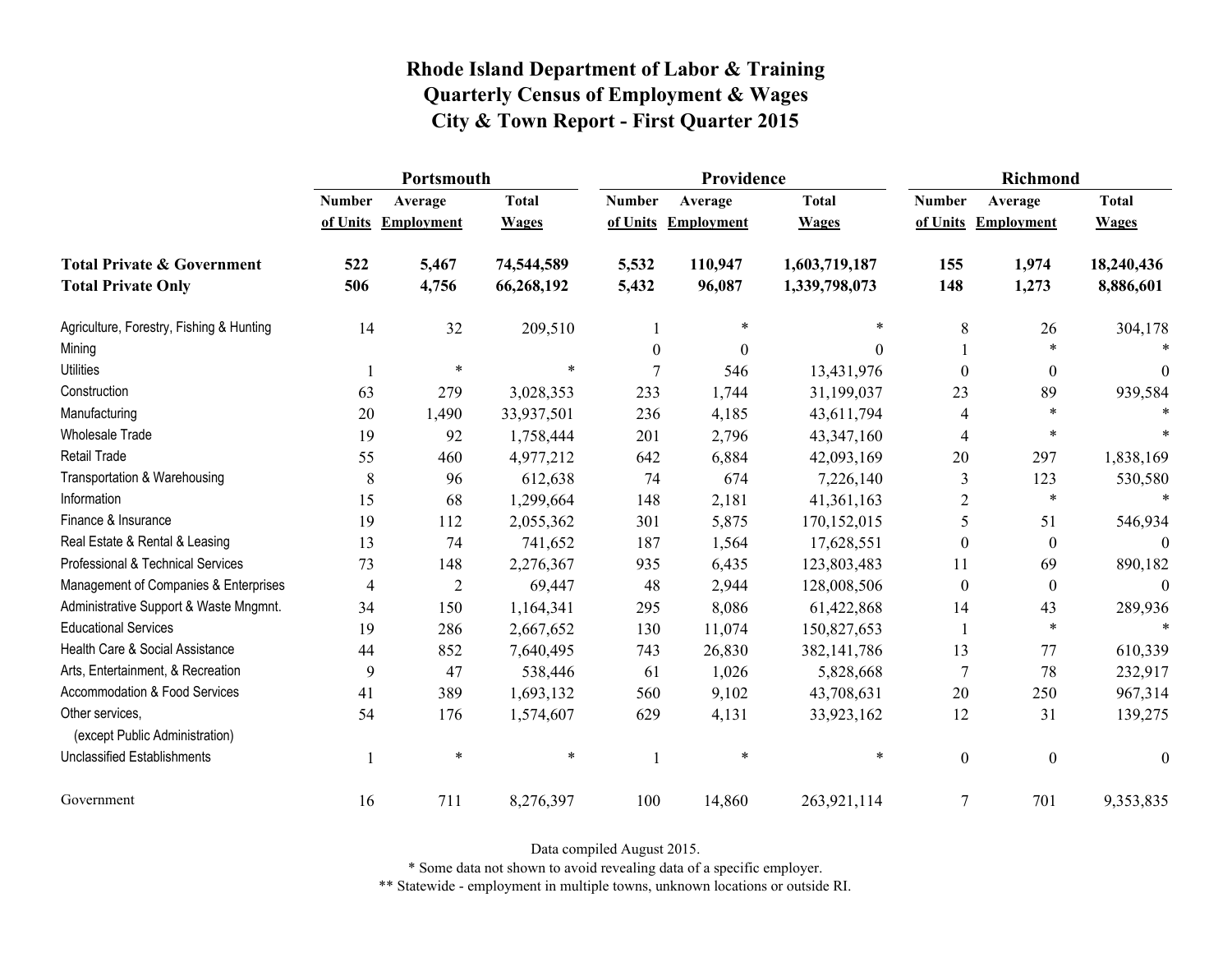|                                                   | <b>Scituate</b> |                     |                  |                  | <b>Smithfield</b> |                  | <b>South Kingstown</b> |                     |                  |
|---------------------------------------------------|-----------------|---------------------|------------------|------------------|-------------------|------------------|------------------------|---------------------|------------------|
|                                                   | <b>Number</b>   | Average             | <b>Total</b>     | <b>Number</b>    | Average           | <b>Total</b>     | <b>Number</b>          | Average             | <b>Total</b>     |
|                                                   |                 | of Units Employment | <b>Wages</b>     | of Units         | <b>Employment</b> | <b>Wages</b>     |                        | of Units Employment | <b>Wages</b>     |
| <b>Total Private &amp; Government</b>             | 263             | 1,659               | 15,651,848       | 853              | 14,946            | 296,479,504      | 1,006                  | 13,549              | 160,994,279      |
| <b>Total Private Only</b>                         | 251             | 1,017               | 6,897,300        | 838              | 14,311            | 287,596,285      | 983                    | 9,524               | 107,157,915      |
| Agriculture, Forestry, Fishing & Hunting          | 11              | 22                  | 134,089          | 4                | *                 | $\ast$           | 18                     | 34                  | 206,265          |
| Mining                                            | $\theta$        | $\boldsymbol{0}$    | $\boldsymbol{0}$ |                  | $\ast$            | $\ast$           |                        |                     |                  |
| <b>Utilities</b>                                  | $\theta$        | $\theta$            | $\boldsymbol{0}$ | $\mathbf{0}$     | $\theta$          | $\boldsymbol{0}$ | $\overline{2}$         | *                   |                  |
| Construction                                      | 58              | 180                 | 1,625,218        | 131              | 840               | 11,592,216       | 110                    | 285                 | 2,949,963        |
| Manufacturing                                     | 10              | 18                  | 135,435          | 61               | 1,493             | 24,513,476       | 29                     | 575                 | 16,516,862       |
| <b>Wholesale Trade</b>                            | 6               | 24                  | 218,833          | 52               | 805               | 14,115,026       | 43                     | 680                 | 16,681,579       |
| Retail Trade                                      | 20              | 175                 | 1,198,691        | 113              | 1,883             | 11,440,450       | 118                    | 1,256               | 9,363,412        |
| Transportation & Warehousing                      | 12              | 9                   | 76,584           | 15               | 151               | 1,406,383        | 12                     | 192                 | 1,063,390        |
| Information                                       | 5               | 25                  | 135,907          | 11               | 127               | 2,616,095        | 21                     | 143                 | 2,907,697        |
| Finance & Insurance                               | 8               | 10                  | 145,398          | 46               | 3,696             | 162,493,672      | 32                     | 271                 | 4,601,475        |
| Real Estate & Rental & Leasing                    | 9               | 13                  | 117,640          | 22               | 71                | 1,700,295        | 23                     | 193                 | 892,610          |
| Professional & Technical Services                 | 28              | 82                  | 865,094          | 84               | 393               | 6,489,243        | 124                    | 400                 | 6,682,908        |
| Management of Companies & Enterprises             | $\theta$        | $\boldsymbol{0}$    | $\boldsymbol{0}$ | 5                | 79                | 7,999,378        | 5                      | 21                  | 849,556          |
| Administrative Support & Waste Mngmnt.            | 21              | 26                  | 160,792          | 54               | 512               | 6,616,657        | 81                     | 247                 | 2,272,937        |
| <b>Educational Services</b>                       | $\overline{2}$  | $\ast$              | $\ast$           | 11               | $\ast$            | $\ast$           | 21                     | 312                 | 2,573,856        |
| Health Care & Social Assistance                   | 24              | 112                 | 638,589          | 76               | 1,538             | 11,346,879       | 116                    | 2,785               | 28,177,621       |
| Arts, Entertainment, & Recreation                 | $\mathfrak{Z}$  | $\overline{2}$      | 12,533           | 14               | 74                | 372,569          | 33                     | 164                 | 965,437          |
| <b>Accommodation &amp; Food Services</b>          | 18              | 253                 | 856,158          | 75               | 1,199             | 5,366,054        | 102                    | 1,262               | 5,267,641        |
| Other services,<br>(except Public Administration) | 15              | 59                  | 518,342          | 63               | 587               | 6,874,928        | 92                     | 681                 | 4,762,332        |
| <b>Unclassified Establishments</b>                |                 | $\ast$              | $\ast$           | $\boldsymbol{0}$ | $\boldsymbol{0}$  | $\boldsymbol{0}$ | $\boldsymbol{0}$       | $\boldsymbol{0}$    | $\boldsymbol{0}$ |
| Government                                        | 12              | 642                 | 8,754,548        | 15               | 635               | 8,883,219        | 23                     | 4,025               | 53,836,364       |

Data compiled August 2015.

\* Some data not shown to avoid revealing data of a specific employer.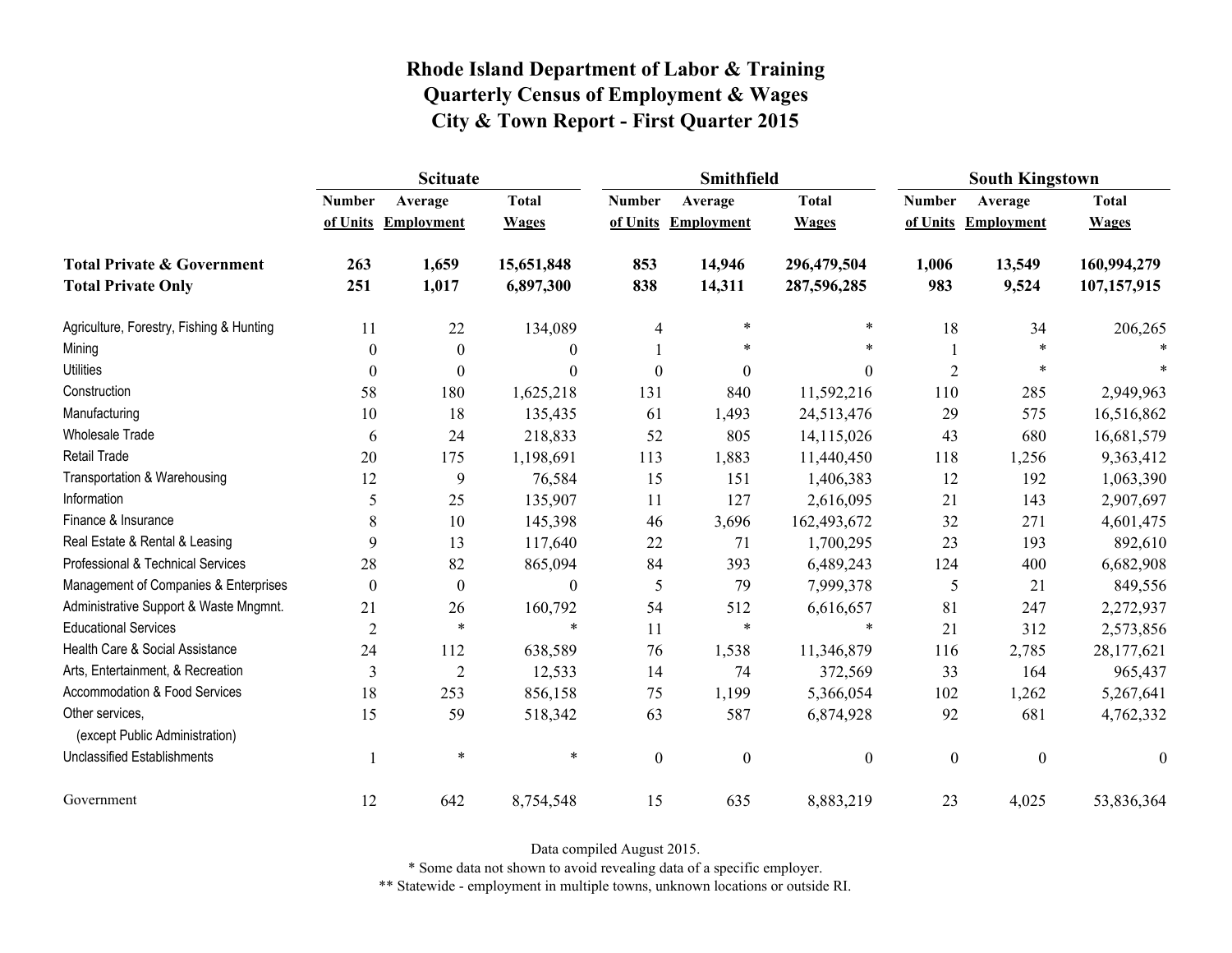|                                                   | <b>Tiverton</b>  |                     |                  |                  | Warren              |                  | Warwick        |                     |              |
|---------------------------------------------------|------------------|---------------------|------------------|------------------|---------------------|------------------|----------------|---------------------|--------------|
|                                                   | <b>Number</b>    | Average             | <b>Total</b>     | <b>Number</b>    | Average             | <b>Total</b>     | <b>Number</b>  | Average             | <b>Total</b> |
|                                                   |                  | of Units Employment | <b>Wages</b>     |                  | of Units Employment | <b>Wages</b>     |                | of Units Employment | <b>Wages</b> |
| <b>Total Private &amp; Government</b>             | 347              | 2,468               | 22,389,316       | 380              | 3,357               | 29,998,180       | 3,059          | 46,185              | 514,020,025  |
| <b>Total Private Only</b>                         | 332              | 1,946               | 16,502,459       | 373              | 3,205               | 28,103,866       | 3,027          | 42,151              | 448,952,366  |
| Agriculture, Forestry, Fishing & Hunting          | 6                | 19                  | 63,209           | $\overline{2}$   | $\ast$              | $\ast$           | 4              |                     | 21,372       |
| Mining                                            | $\theta$         | $\boldsymbol{0}$    | $\Omega$         | $\overline{0}$   | $\mathbf{0}$        | $\theta$         | 0              | $\theta$            | $\Omega$     |
| <b>Utilities</b>                                  | 3                | 22                  | 668,169          | $\boldsymbol{0}$ | $\boldsymbol{0}$    | $\theta$         | $\Omega$       | $\theta$            | $\theta$     |
| Construction                                      | 40               | 131                 | 1,461,516        | 54               | 136                 | 1,320,032        | 266            | 1,664               | 22,460,919   |
| Manufacturing                                     | 13               | 76                  | 551,463          | 33               | 632                 | 9,042,634        | 121            | 2,996               | 44,678,482   |
| <b>Wholesale Trade</b>                            | 20               | 86                  | 1,070,748        | 17               | 117                 | 1,779,891        | 179            | 1,835               | 25,477,236   |
| <b>Retail Trade</b>                               | 49               | 525                 | 5,097,033        | 44               | 304                 | 1,777,928        | 401            | 7,558               | 54,556,266   |
| Transportation & Warehousing                      | 10               | 74                  | 395,356          | 5                | 116                 | 627,937          | 74             | 2,022               | 21,007,293   |
| Information                                       | $\boldsymbol{0}$ | $\boldsymbol{0}$    | $\theta$         | 5                | 35                  | 502,708          | 44             | 456                 | 6,381,258    |
| Finance & Insurance                               | 12               | 53                  | 875,602          | 11               | 173                 | 1,497,368        | 187            | 2,851               | 52,495,105   |
| Real Estate & Rental & Leasing                    | 5                | 7                   | 84,821           | 9                | 32                  | 224,111          | 106            | 1,044               | 9,834,929    |
| Professional & Technical Services                 | 35               | 65                  | 1,030,443        | 33               | 133                 | 1,252,979        | 401            | 1,903               | 26,294,795   |
| Management of Companies & Enterprises             |                  | $\ast$              | $\ast$           | 3                | 11                  | 113,562          | 24             | 1,342               | 40,873,316   |
| Administrative Support & Waste Mngmnt.            | 26               | 32                  | 316,857          | 24               | 97                  | 600,810          | 212            | 1,986               | 15,736,745   |
| <b>Educational Services</b>                       | 5                | $\ast$              | $\ast$           | $\overline{4}$   | 55                  | 494,903          | 39             | 633                 | 5,650,267    |
| Health Care & Social Assistance                   | 30               | 362                 | 2,876,995        | 38               | 580                 | 5,510,944        | 387            | 8,436               | 86,222,522   |
| Arts, Entertainment, & Recreation                 | $\overline{4}$   | 18                  | 47,148           | 6                | 51                  | 235,890          | 40             | 477                 | 2,898,704    |
| Accommodation & Food Services                     | 31               | 352                 | 1,357,363        | 43               | 582                 | 1,950,557        | 257            | 5,331               | 22,466,713   |
| Other services,<br>(except Public Administration) | 42               | 109                 | 563,641          | 42               | 153                 | 1,171,612        | 283            | 1,607               | 11,883,484   |
| <b>Unclassified Establishments</b>                | $\boldsymbol{0}$ | $\boldsymbol{0}$    | $\boldsymbol{0}$ | $\boldsymbol{0}$ | $\boldsymbol{0}$    | $\boldsymbol{0}$ | $\overline{2}$ | $\ast$              | $\ast$       |
| Government                                        | 15               | 522                 | 5,886,857        | $\tau$           | 152                 | 1,894,314        | 32             | 4,034               | 65,067,659   |

Data compiled August 2015.

\* Some data not shown to avoid revealing data of a specific employer.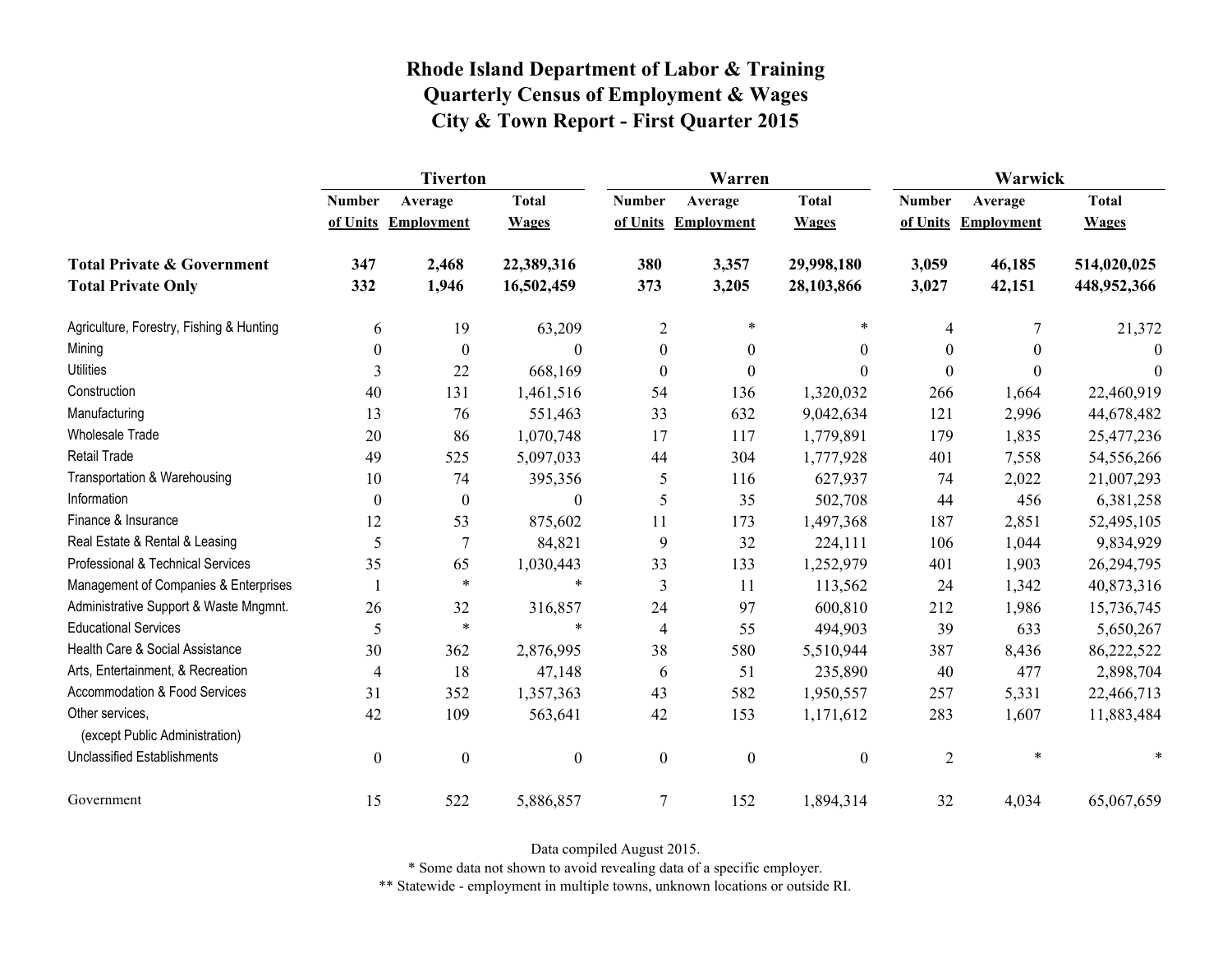|                                                   | Westerly         |                     |                  | <b>West Greenwich</b> |                     |                  | <b>West Warwick</b> |                     |              |
|---------------------------------------------------|------------------|---------------------|------------------|-----------------------|---------------------|------------------|---------------------|---------------------|--------------|
|                                                   | <b>Number</b>    | Average             | <b>Total</b>     | <b>Number</b>         | Average             | <b>Total</b>     | <b>Number</b>       | Average             | <b>Total</b> |
|                                                   |                  | of Units Employment | <b>Wages</b>     |                       | of Units Employment | <b>Wages</b>     |                     | of Units Employment | <b>Wages</b> |
| <b>Total Private &amp; Government</b>             | 844              | 8,887               | 85,002,217       | 195                   | 3,032               | 66,543,172       | 580                 | 7,596               | 86,509,136   |
| <b>Total Private Only</b>                         | 826              | 7,805               | 71,463,663       | 185                   | 2,645               | 61,743,658       | 565                 | 6,415               | 73,222,483   |
| Agriculture, Forestry, Fishing & Hunting          | $\overline{2}$   | $\ast$              | $\ast$           |                       | $\ast$              | $\ast$           | $\boldsymbol{0}$    | $\Omega$            | $\theta$     |
| Mining                                            |                  | $\ast$              | $\ast$           |                       | $\ast$              | *                | $\boldsymbol{0}$    |                     | $\Omega$     |
| <b>Utilities</b>                                  |                  | $\ast$              | $\ast$           | $\theta$              | $\mathbf{0}$        | $\theta$         | $\boldsymbol{0}$    | $\theta$            | $\theta$     |
| Construction                                      | 88               | 226                 | 2,604,931        | 37                    | 95                  | 981,778          | 63                  | 160                 | 1,725,923    |
| Manufacturing                                     | 24               | 508                 | 6,187,806        | 9                     | 912                 | 37,562,265       | 27                  | 1,320               | 18,632,921   |
| <b>Wholesale Trade</b>                            | 26               | 70                  | 812,455          | 13                    | 267                 | 4,358,385        | 28                  | 234                 | 5,189,587    |
| <b>Retail Trade</b>                               | 136              | 1,795               | 11,800,458       | 14                    | 105                 | 557,210          | 82                  | 850                 | 6,483,539    |
| Transportation & Warehousing                      | 10               | 53                  | 406,557          | $\tau$                | $\ast$              | $\ast$           | 15                  | 443                 | 4,723,366    |
| Information                                       | 15               | 124                 | 1,614,814        | 5                     | 13                  | 249,482          | 10                  | $\ast$              |              |
| Finance & Insurance                               | 30               | 329                 | 6,081,611        | 5                     | 25                  | 246,326          | 23                  | 478                 | 7,384,187    |
| Real Estate & Rental & Leasing                    | 26               | 66                  | 528,910          | 4                     | $\ast$              | $\ast$           | 22                  | 61                  | 487,670      |
| Professional & Technical Services                 | 68               | 301                 | 3,587,942        | 24                    | *                   | $\ast$           | 56                  | 180                 | 2,588,406    |
| Management of Companies & Enterprises             | 6                | $\ast$              | $\ast$           | $\mathbf{0}$          | $\mathbf{0}$        | $\theta$         | 3                   | 140                 | 3,940,495    |
| Administrative Support & Waste Mngmnt.            | 52               | 140                 | 1,091,213        | 19                    | 147                 | 1,320,090        | 31                  | 150                 | 1,229,269    |
| <b>Educational Services</b>                       | 8                | 68                  | 302,404          |                       | $\ast$              | $\ast$           | 9                   | 73                  | 399,979      |
| Health Care & Social Assistance                   | 108              | 1,908               | 17,674,611       | 13                    | 120                 | 685,702          | 56                  | 756                 | 5,546,181    |
| Arts, Entertainment, & Recreation                 | 34               | 299                 | 2,087,931        | $\overline{2}$        | $\ast$              | $\ast$           | 10                  | 29                  | 118,261      |
| Accommodation & Food Services                     | 111              | 1,297               | 6,103,919        | 18                    | 229                 | 936,065          | 65                  | 704                 | 2,475,335    |
| Other services,<br>(except Public Administration) | 80               | 287                 | 1,737,397        | 12                    | 25                  | 174,689          | 65                  | 271                 | 1,904,671    |
| <b>Unclassified Establishments</b>                | $\boldsymbol{0}$ | $\boldsymbol{0}$    | $\boldsymbol{0}$ | $\boldsymbol{0}$      | $\boldsymbol{0}$    | $\boldsymbol{0}$ | $\boldsymbol{0}$    | $\boldsymbol{0}$    | $\theta$     |
| Government                                        | 18               | 1,082               | 13,538,554       | 10                    | 387                 | 4,799,514        | 15                  | 1,181               | 13,286,653   |

Data compiled August 2015.

\* Some data not shown to avoid revealing data of a specific employer.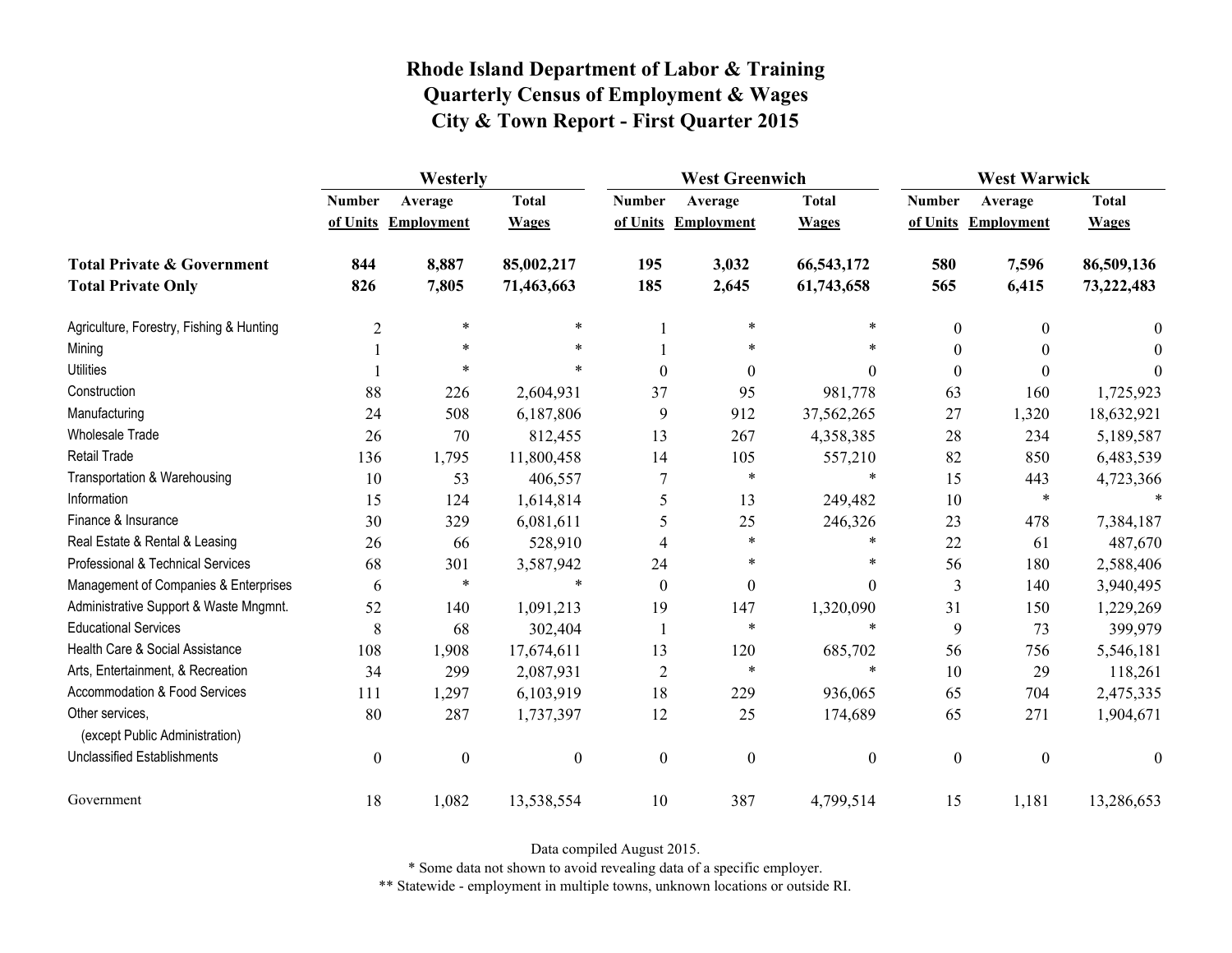|                                                   |                  | Woonsocket        |                  | Statewide **  |                   |              |  |
|---------------------------------------------------|------------------|-------------------|------------------|---------------|-------------------|--------------|--|
|                                                   | <b>Number</b>    | Average           | <b>Total</b>     | <b>Number</b> | Average           | <b>Total</b> |  |
|                                                   | of Units         | <b>Employment</b> | <b>Wages</b>     | of Units      | <b>Employment</b> | <b>Wages</b> |  |
| <b>Total Private &amp; Government</b>             | 853              | 14,511            | 333,376,039      | 4,455         | 10,046            | 190,378,156  |  |
| <b>Total Private Only</b>                         | 834              | 12,993            | 313,543,968      | 4,440         | 9,941             | 187,898,310  |  |
| Agriculture, Forestry, Fishing & Hunting          | $\boldsymbol{0}$ | $\boldsymbol{0}$  | 0                | 2             | $\ast$            | *            |  |
| Mining                                            | $\boldsymbol{0}$ | $\boldsymbol{0}$  | $\boldsymbol{0}$ | 1             | $\ast$            | $\ast$       |  |
| <b>Utilities</b>                                  | $\overline{2}$   | $\ast$            | $\ast$           | 5             | 4                 | 113,817      |  |
| Construction                                      | 59               | 319               | 3,425,061        | 300           | 611               | 8,590,410    |  |
| Manufacturing                                     | 53               | 953               | 11,084,148       | 65            | 173               | 2,539,412    |  |
| <b>Wholesale Trade</b>                            | 38               | 456               | 8,371,096        | 1,373         | 2,231             | 60,984,252   |  |
| Retail Trade                                      | 111              | 1,276             | 10,522,413       | 124           | 306               | 4,099,586    |  |
| Transportation & Warehousing                      | 16               | $\ast$            | *                | 52            | 124               | 1,576,566    |  |
| Information                                       | 8                | 39                | 307,080          | 251           | 411               | 10,826,726   |  |
| Finance & Insurance                               | 26               | 181               | 2,237,204        | 197           | 546               | 16,926,819   |  |
| Real Estate & Rental & Leasing                    | 30               | 108               | 1,092,546        | 42            | 158               | 2,239,321    |  |
| Professional & Technical Services                 | 110              | 518               | 9,946,172        | 828           | 1,811             | 36,645,391   |  |
| Management of Companies & Enterprises             | 14               | $\ast$            | $\ast$           | 56            | 199               | 4,124,380    |  |
| Administrative Support & Waste Mngmnt.            | 41               | 322               | 3,042,206        | 520           | 2,092             | 23,576,187   |  |
| <b>Educational Services</b>                       | 11               | 329               | 2,714,559        | 98            | 171               | 1,677,770    |  |
| Health Care & Social Assistance                   | 126              | 3,947             | 32,932,077       | 103           | 435               | 5,991,608    |  |
| Arts, Entertainment, & Recreation                 | 9                | 115               | 580,472          | 24            | 36                | 343,150      |  |
| Accommodation & Food Services                     | 92               | 1,055             | 4,276,722        | 48            | 242               | 1,299,505    |  |
| Other services,<br>(except Public Administration) | 87               | 301               | 1,722,772        | 132           | 216               | 3,595,078    |  |
| <b>Unclassified Establishments</b>                | $\mathbf 1$      | $\ast$            | $\ast$           | 218           | 177               | 2,742,134    |  |
| Government                                        | 19               | 1,518             | 19,832,071       | 15            | 105               | 2,479,846    |  |

Data compiled August 2015.

\* Some data not shown to avoid revealing data of a specific employer.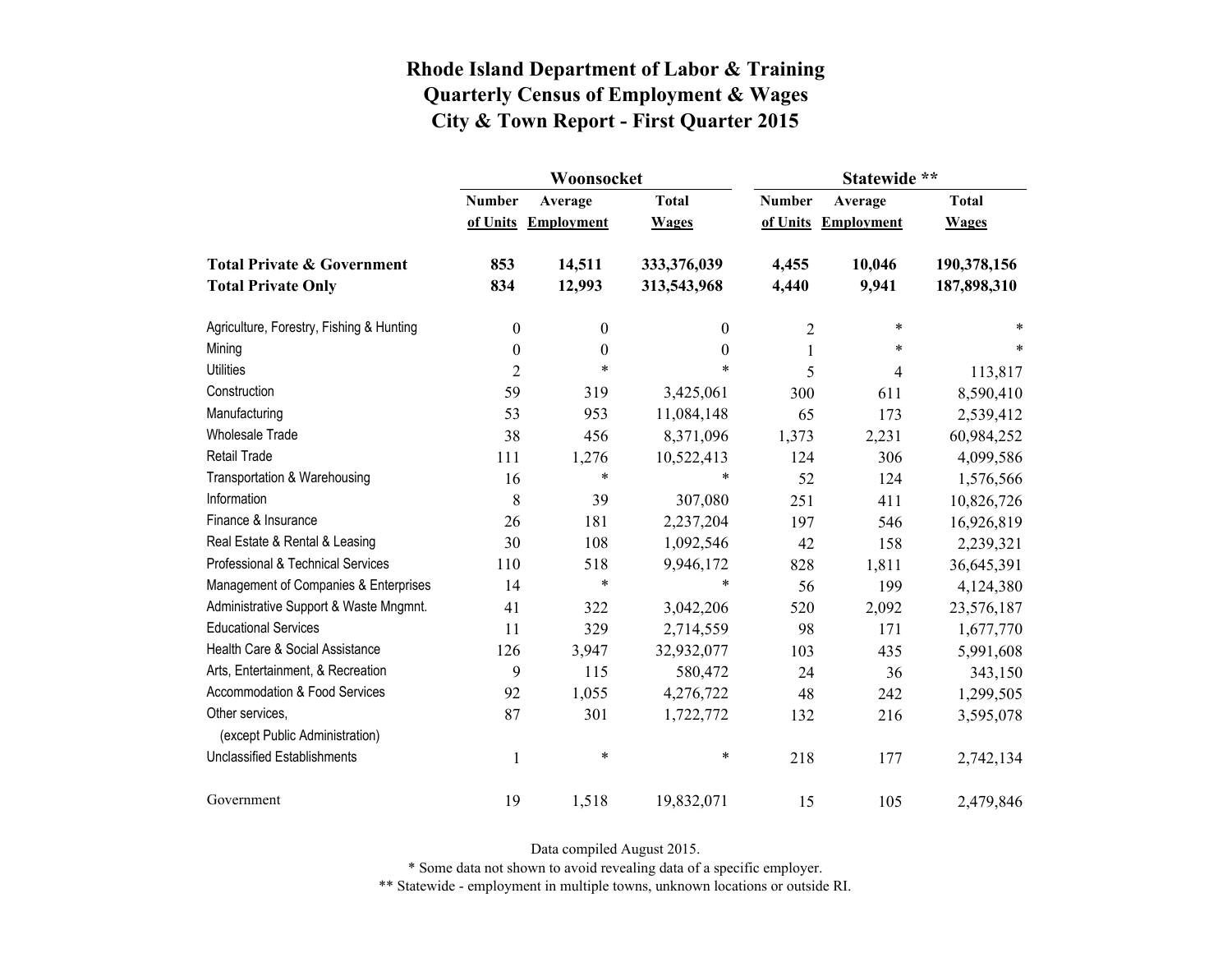|                                                   | <b>Bristol County</b> |                   |                  |                | <b>Kent County</b> |              |                | <b>Newport County</b> |              |  |
|---------------------------------------------------|-----------------------|-------------------|------------------|----------------|--------------------|--------------|----------------|-----------------------|--------------|--|
|                                                   | <b>Number</b>         | Average           | <b>Total</b>     | <b>Number</b>  | Average            | <b>Total</b> | <b>Number</b>  | Average               | <b>Total</b> |  |
|                                                   | of Units              | <b>Employment</b> | <b>Wages</b>     | of Units       | <b>Employment</b>  | <b>Wages</b> | of Units       | <b>Employment</b>     | <b>Wages</b> |  |
| <b>Total Private &amp; Government</b>             | 1,421                 | 13,227            | 130,216,795      | 5,287          | 71,955             | 822,224,286  | 3,228          | 35,347                | 427,492,456  |  |
| <b>Total Private Only</b>                         | 1,387                 | 11,137            | 101,194,309      | 5,198          | 64,436             | 717,418,801  | 3,128          | 27,913                | 291,775,983  |  |
| Agriculture, Forestry, Fishing & Hunting          | 5                     | $\ast$            | $\ast$           | 9              | 27                 | 92,188       | 40             | 116                   | 810,903      |  |
| Mining                                            | $\mathbf{0}$          | $\boldsymbol{0}$  | $\boldsymbol{0}$ | $\overline{c}$ | $\ast$             | $\ast$       | $\overline{c}$ | $\ast$                |              |  |
| <b>Utilities</b>                                  |                       | $\ast$            | $\ast$           |                | $\ast$             | *            | 5              | 47                    | 1,244,859    |  |
| Construction                                      | 179                   | 515               | 5,795,657        | 525            | 2,451              | 34,234,655   | 305            | 1,284                 | 14,211,268   |  |
| Manufacturing                                     | 101                   | 1,611             | 19,569,831       | 224            | 6,093              | 117,068,455  | 84             | 2,161                 | 44,997,529   |  |
| Wholesale Trade                                   | 75                    | 309               | 6,042,480        | 298            | 2,740              | 45,164,403   | 118            | 462                   | 7,379,514    |  |
| <b>Retail Trade</b>                               | 127                   | 1,180             | 7,688,179        | 657            | 10,946             | 79,552,088   | 426            | 3,908                 | 29,075,374   |  |
| Transportation & Warehousing                      | 11                    | 123               | 693,885          | 107            | 2,885              | 28,693,893   | 71             | 484                   | 4,319,021    |  |
| Information                                       | 28                    | 89                | 1,781,837        | 90             | 1,128              | 19,044,214   | 59             | 567                   | 8,428,099    |  |
| Finance & Insurance                               | 58                    | 523               | 5,972,888        | 290            | 3,708              | 66,750,585   | 112            | 927                   | 17,321,504   |  |
| Real Estate & Rental & Leasing                    | 34                    | 118               | 1,032,077        | 180            | 1,323              | 13,367,035   | 123            | 518                   | 5,368,748    |  |
| Professional & Technical Services                 | 150                   | 410               | 6,133,113        | 658            | 3,559              | 57,881,959   | 425            | 2,922                 | 47,756,362   |  |
| Management of Companies & Enterprises             | 10                    | 60                | 651,264          | 39             | 1,649              | 48,826,915   | 23             | 507                   | 7,862,694    |  |
| Administrative Support & Waste Mngmnt.            | 84                    | 267               | 2,022,615        | 359            | 2,664              | 21,879,202   | 233            | 683                   | 6,327,787    |  |
| <b>Educational Services</b>                       | 32                    | 1,543             | 17,014,500       | 78             | 1,595              | 13,895,644   | 58             | 1,246                 | 14,030,249   |  |
| Health Care & Social Assistance                   | 153                   | 1,888             | 15,162,104       | 646            | 12,158             | 115,738,865  | 254            | 4,351                 | 38,432,252   |  |
| Arts, Entertainment, & Recreation                 | 34                    | 318               | 2,590,741        | 68             | 655                | 3,768,553    | 89             | 918                   | 6,994,783    |  |
| Accommodation & Food Services                     | 124                   | 1,530             | 5,441,817        | 460            | 8,357              | 33,754,929   | 358            | 5,290                 | 25,775,221   |  |
| Other services,<br>(except Public Administration) | 181                   | 655               | 3,600,121        | 505            | 2,489              | 17,373,074   | 341            | 1,523                 | 11,394,134   |  |
| <b>Unclassified Establishments</b>                | $\boldsymbol{0}$      | $\boldsymbol{0}$  | $\boldsymbol{0}$ | $\overline{c}$ | $\ast$             | $\ast$       | $\overline{2}$ | $\ast$                | *            |  |
| Government                                        | 34                    | 2,092             | 29,022,486       | 89             | 7,629              | 104,805,485  | 100            | 7,436                 | 135,716,473  |  |

Data compiled August 2015.

\* Some data not shown to avoid revealing data of a specific employer.